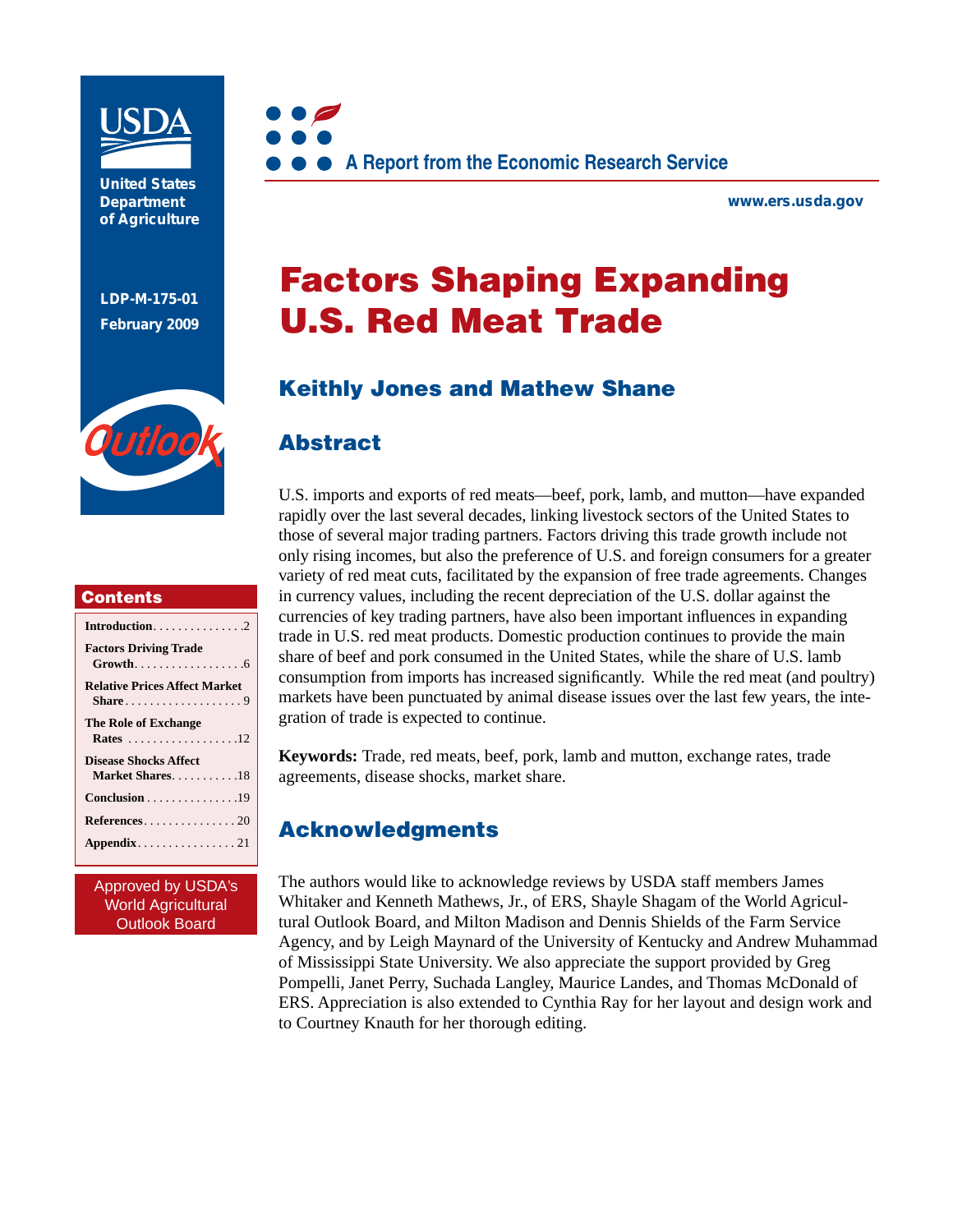### Introduction

U.S. imports and exports of red meats—beef, pork, lamb, and mutton—have shown strong growth over the last several decades, increasing the interdependence between the U.S. livestock sector and the livestock sectors of major U.S. trading partners. Rising incomes—a key driver of meat demand—have been an important factor, leading to consumer preferences for certain kinds and qualities of red meat. Along with rising demand and changing preferences, a set of bilateral and regional free trade agreements, such as the North American Free Trade Agreement (NAFTA), have facilitated growth in two-way trade and fostered product specialization, consistent with comparative production advantage. As a result, U.S. red meat exports increasingly differ in quality from imports, reflecting different consumer preferences in the United States and abroad. U.S producers have tended to specialize in high-value cuts, while imports have been of lower value. As a consequence, prices for U.S. domestic red meat have tended to increase relative to prices for imported meat.

Fluctuations in the exchange rate of the U.S. dollar have also shaped the growth and direction of the U.S. red meat trade. When the dollar is strong relative to currencies of major red meat trading partners, as in the mid-1990s, U.S. exports have contracted. Most recently, the depreciation of the dollar against trade-partner currencies has encouraged U.S. exports of high-valued meats, especially beef.

While U.S. exports and imports of red meat have expanded rapidly over the last several decades—and U.S. red meat consumption has grown about 20 percent since 1970—there has been little change in the share of U.S. meat consumption of meat produced domestically.1 About 91 percent of U.S. beef, pork, lamb, and mutton consumption was of U.S.-produced meat in 2007, compared with about 94 percent in 1970 (fig. 1). The shares of U.S. consumption of domestic meat have tended to decline significantly since the mid-1990s. Since 1996, the share of U.S. consumption from domestically produced meat has declined by 3 percent for beef, 2 percent for pork, and 43 percent for lamb and mutton.

#### Figure 1 **Share of red meat consumed in the U.S. from domestic animals has trended downward**



Source: U.S. Department of Agriculture, Economic Research Service, FATUS Data Set, 2008.

<sup>1</sup>Consumption trends are based on USDA estimates of domestic disappearance of red meats. Disappearance, which is calculated based on USDA estimates of production, trade, and changes in stocks, is a proxy for actual consumption data, which are not available. See box, "USDA Red Meat Domestic Disappearance Estimates," page 5.

**<sup>2</sup>** *Factors Shaping Expanding U.S. Red Meat Trade / LDP-M-175-01*  Economic Research Service/USDA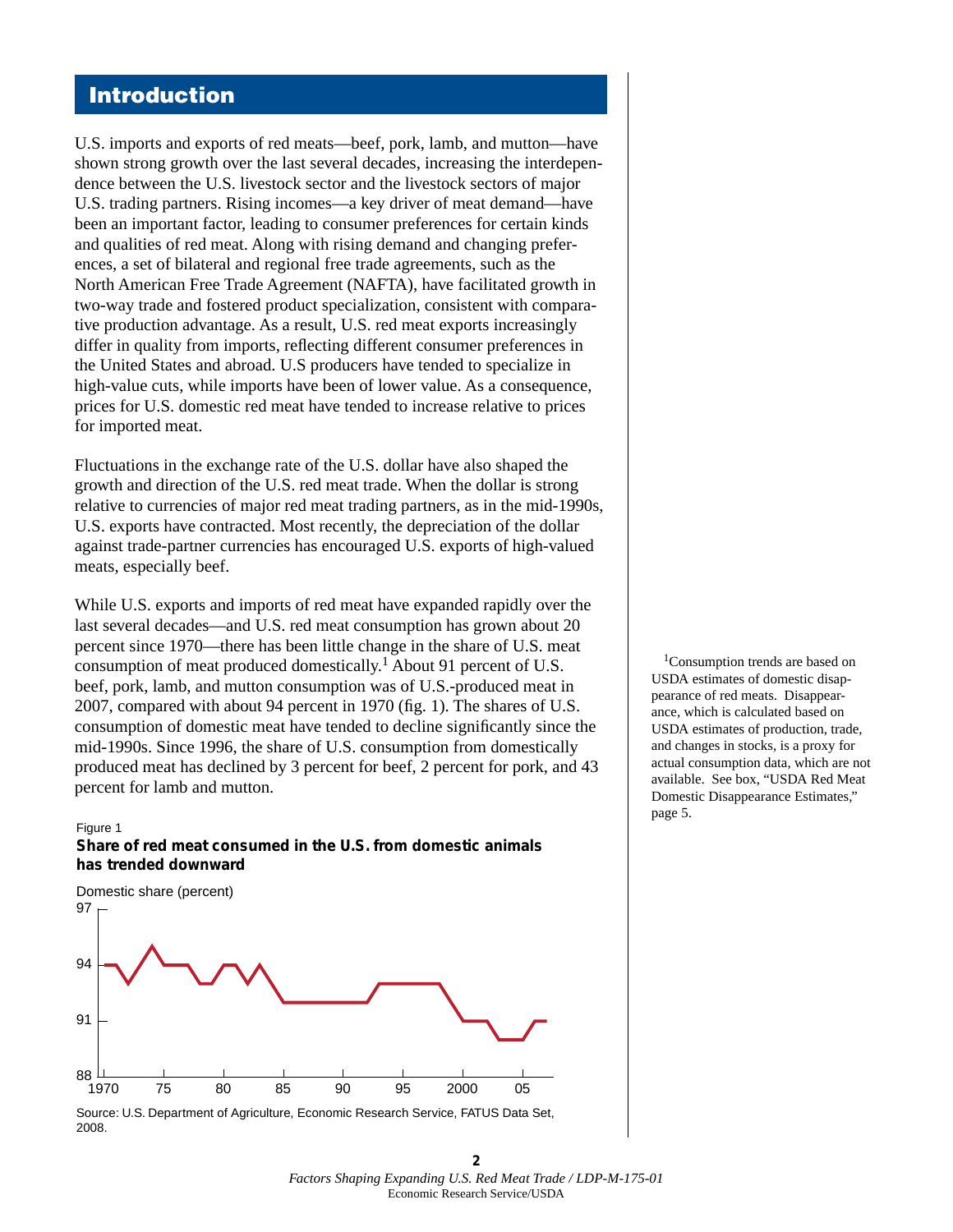### **The Expanded U.S. Red Meat Trade**

#### *U.S. Exports*

Since 1970, the quantity of U.S. red meat exported has increased more than 3,200 percent—beef and veal by 2,700 percent, pork by 3,500 percent, and lamb by 1,500 percent. In 2007, the United States exported beef to 118 countries, pork to 103 countries, and lamb to 39 countries (see appendix tables 1, 2, and 3). Accelerating world market integration has led to growth in U.S. red meat trade with many countries.<sup>2</sup> At the same time, there has been a clear increase in the concentration of trade, with most U.S. red meat imported from, and exported to, a handful of countries. More than 80 percent of U.S. beef exports and more than 75 percent of pork exports went to just five countries, Canada, Mexico, Russia, South Korea, and Japan, and 85 percent of lamb and mutton exports went to Mexico, Canada, Bermuda, the Bahamas, and Jamaica (table 1). In the case of beef and pork, trade agreements facilitated trade growth with Canada, Mexico, and Japan, three of our major markets. Significant exports of all three red meats go to Canada and Mexico, reflecting dependency on a few large markets and the importance of the North American Free Trade Agreement (NAFTA) in facilitating trade between our neighboring countries.

#### Table 1

| Most U.S red meat exports are to a few countries (2007 data) |  |
|--------------------------------------------------------------|--|
|                                                              |  |

|                | <b>Export quantity</b> | Export value    |  |
|----------------|------------------------|-----------------|--|
|                | Million pounds         | Million dollars |  |
| <b>Beef</b>    |                        |                 |  |
| Total exports  | 1,434.0                | 2,186.8         |  |
| Canada         | 339.1                  | 576.1           |  |
| Mexico         | 586.4                  | 737.4           |  |
| South Korea    | 77.9                   | 124.2           |  |
| Taiwan         | 70.7                   | 108.3           |  |
| Japan          | 159.4                  | 293.9           |  |
| Share of total | 86%                    | 84%             |  |
| <b>Pork</b>    |                        |                 |  |
| Total exports  | 3,141.2                | 3,019.6         |  |
| Japan          | 1,072.8                | 1,203.0         |  |
| Mexico         | 451.4                  | 331.3           |  |
| Canada         | 367.6                  | 545.8           |  |
| South Korea    | 264.9                  | 216.5           |  |
| Russia         | 244.3                  | 166.3           |  |
| Share of total | 76%                    | 82%             |  |
| Lamb           |                        |                 |  |
| Total exports  | 9.3                    | 10.8            |  |
| Mexico         | 4.9                    | 3.6             |  |
| Canada         | 1.7                    | 2.0             |  |
| Bermuda        | 1.0                    | 2.5             |  |
| <b>Bahamas</b> | 0.3                    | 0.4             |  |
| Jamaica        | 0.03                   | 0.05            |  |
| Share of total | 85%                    | 79%             |  |

Source: U.S. Department of Commerce, Census Bureau, Foreign Agricultural Trade Statistics.

2See appendix tables 1-3 for a list of all the countries that trade red meats with the United States.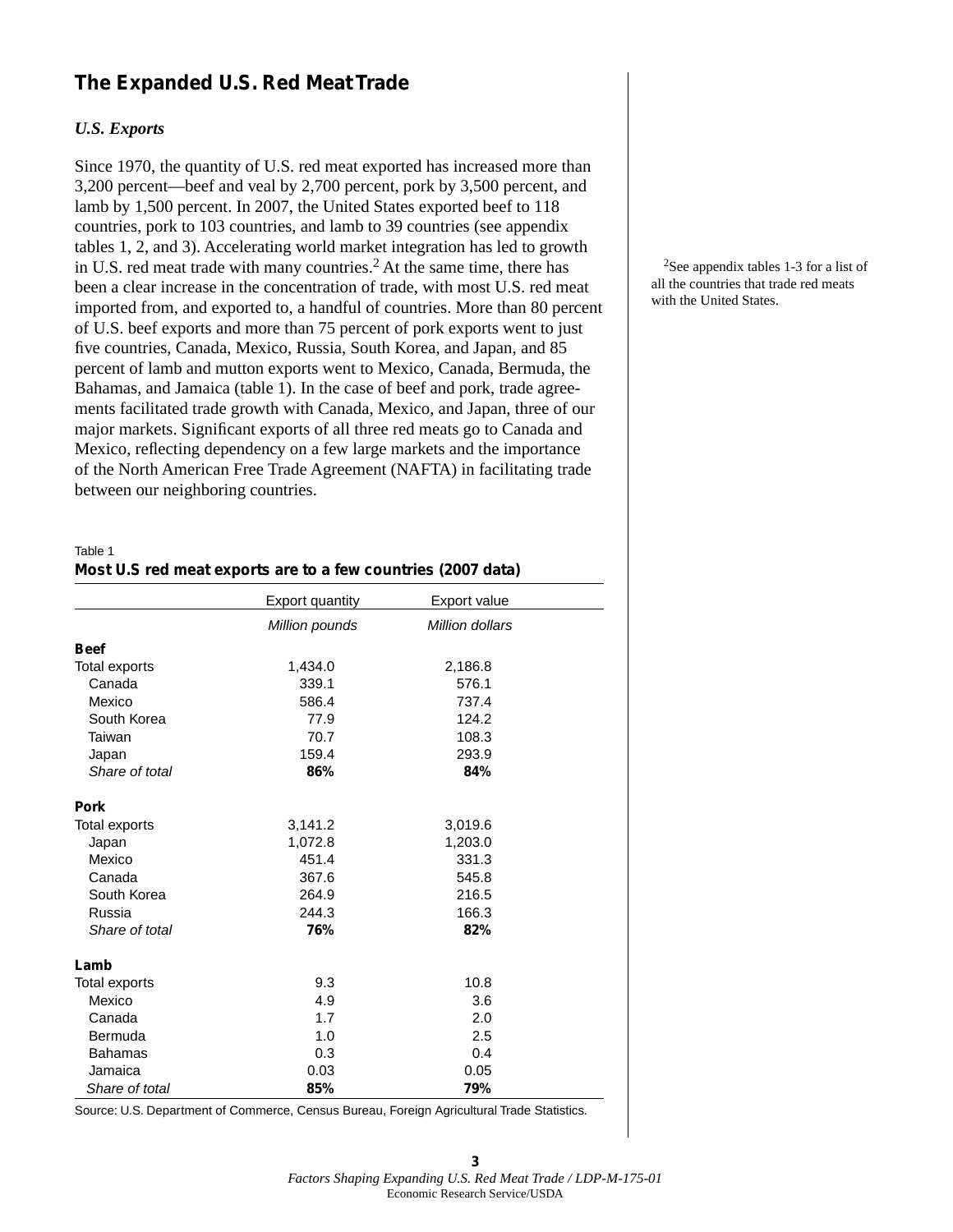#### *U.S. Imports*

Red meat imports have increased by more than 75 percent since 1970, with dramatic increases from the mid-1990s to 2003. As with exports, U.S. imports of red meat were concentrated in a few countries. In 2007, both U.S. beef and pork imports came from 21 countries, and lamb and mutton imports came from 5 countries. But over 90 percent of all beef and veal imports came from Australia, New Zealand, Canada, Brazil, and Uruguay; more than 95 percent of all pork came from Canada, Denmark, Mexico, and Poland; and nearly all lamb and mutton—99 percent—was imported from Australia and New Zealand (table 2). Imports from other countries were usually processed specialty products.

The United States has consistently been a net importer of beef and lamb and mutton (fig. 2). Despite the growth in exports, since 1995 U.S. beef imports have exceeded exports. For the same period, pork exports have exceeded imports, and, in 2007, were at record-high levels. Improved market access, industry expansion, and improved efficiency have helped the United States remain a net exporter of pork.

#### Table 2

#### **More than 90 percent of U.S red meat imports came from six or fewer countries in 2007**

|                      | Import quantity | Import value    |  |
|----------------------|-----------------|-----------------|--|
|                      | Million pounds  | Million dollars |  |
| <b>Beef</b>          |                 |                 |  |
| <b>Total Imports</b> | 3052.2          | 3284.6          |  |
| Australia            | 887.6           | 999.8           |  |
| Canada               | 789.5           | 840.0           |  |
| New Zealand          | 507.7           | 527.8           |  |
| Uruguay              | 355.2           | 303.0           |  |
| <b>Brazil</b>        | 280.8           | 332.4           |  |
| Share of total       | 92%             | 91%             |  |
| Pork                 |                 |                 |  |
| <b>Total Imports</b> | 968.4           | 1188.8          |  |
| Canada               | 764.8           | 825.3           |  |
| Denmark              | 98.9            | 179.2           |  |
| Mexico               | 42.8            | 38.3            |  |
| Poland               | 28.0            | 40.4            |  |
| Italy                | 10.8            | 57.5            |  |
| Share of total       | 98%             | 96%             |  |
| Lamb and mutton      |                 |                 |  |
| <b>Total Imports</b> | 202.6           | 453.4           |  |
| Australia            | 152.2           | 319.7           |  |
| New Zealand          | 49.6            | 133.0           |  |
| Canada               | 0.8             | 0.2             |  |
| Iceland              | 0.1             | 0.5             |  |
| Share of total       | 100%            | 100%            |  |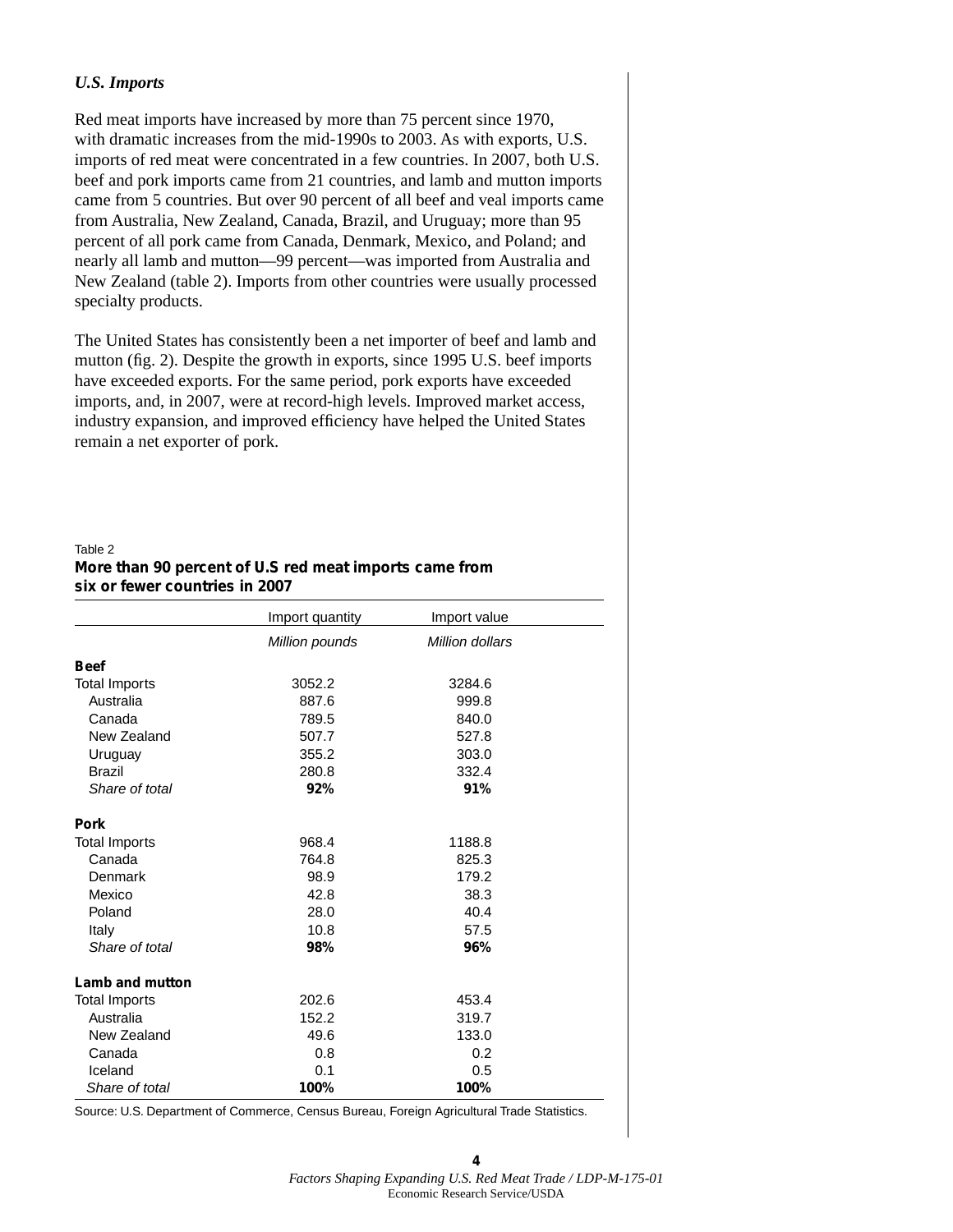#### Figure 2 **Net trade of U.S. red meats, 1990-2006**



Source: U.S. Department of Commerce, Census Bureau, Foreign Agricultural Trade Statistics.

#### **USDA Red Meat Domestic Disappearance Estimates**

The Economic Research Service (ERS) compiles and publishes supply and disappearance tables quarterly and annually for beef, veal, pork, and lamb and mutton. These tables provide estimates of the meat available for human consumption, including fresh and processed meat sold through grocery stores and used in restaurants. Disappearance is calculated based on carcass-weight equivalent. It is often difficult to tell how much of a carcass is actually consumed, but due to the paucity of true consumption data, researchers often interchange disappearance and consumption by assuming that the entire carcass is consumed. While disappearance is commonly used as a proxy for consumption, it is important to recognize that disappearance is an indicator of consumption, and not actual consumption. Disappearance data are computed from production, trade, and stocks.

The formula for calculating domestic disappearance is:

Domestic Disappearance = Production + Beginning Stocks + Imports – Exports – Ending Stocks

Meat production data come from three sources: slaughter under Federal inspection, other commercial slaughter, and slaughter on farms. Production data are on a carcassweight basis in pounds of product at the slaughter plant. Commercial stocks data on meat that are held in cold storage are from USDA's National Agricultural Statistics Service (NASS). These stocks are calculated at the beginning (beginning stocks) of the reporting period and at the end (ending stocks). Trade data (imports and exports) are collected by the Department of Commerce and are available on a productweight basis. ERS converts trade data into carcass weight for use in the supply and disappearance balance sheets to ensure that all components of the disappearance are measured in the same units. The conversion factors for the different types of meat vary, and ERS periodically changes the conversion factors to reflect these changes. The changes may occur due to genetic changes within the animals, changes in cutting characteristics, or to changes in feed regimen.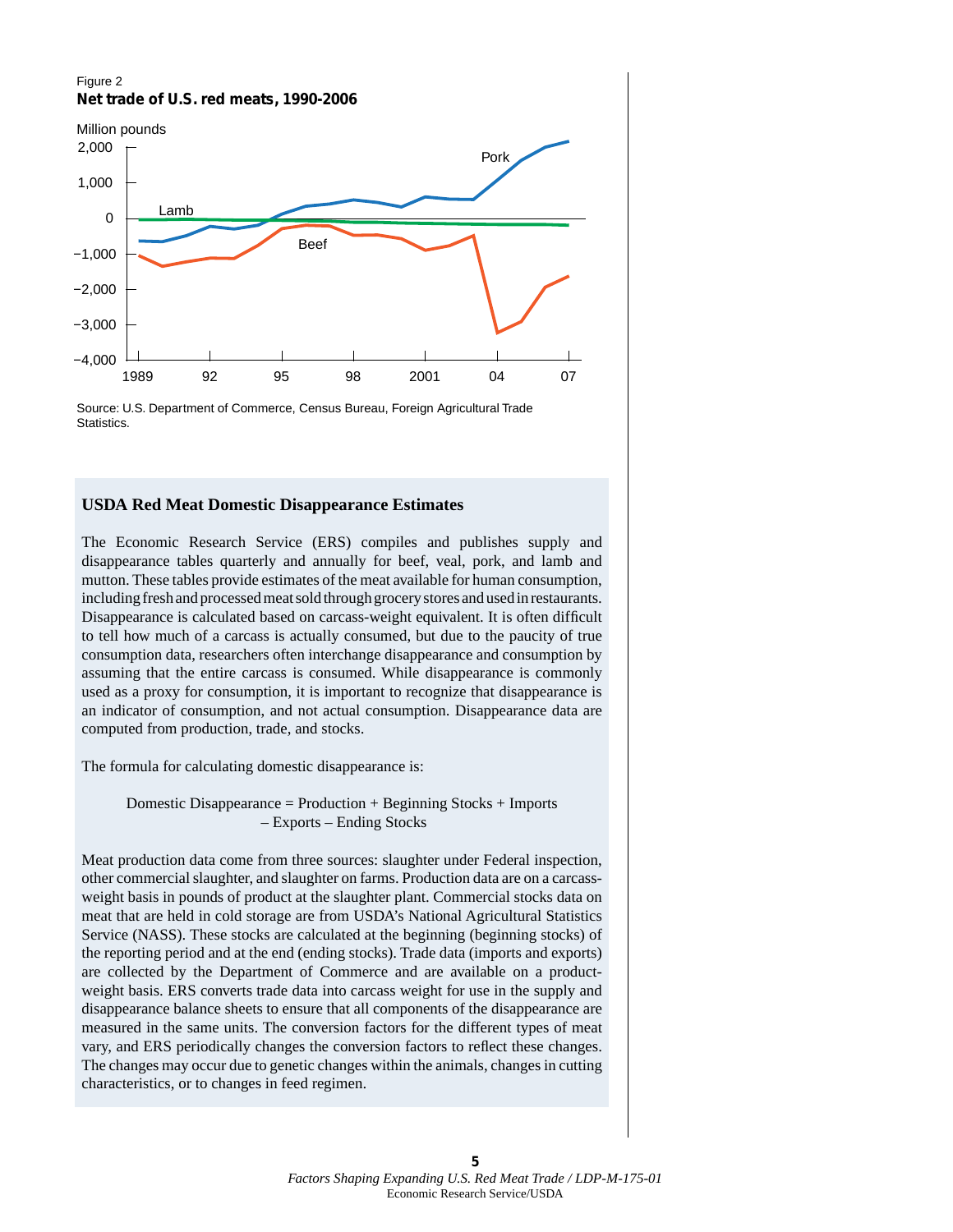# Factors Driving Trade Growth

With incomes growing rapidly both in the U.S. and abroad, consumers demand an ever-broadening range of products, including a variety of red meats. Expanding incomes, combined with increasing openness of markets and global market integration, continue to fuel trade growth. However, international trade in each type of red meat is affected by different market dynamics.

### **U.S. Beef Trade**

While the United States is both the largest producer and consumer of beef in the world, it is a net importer of beef. This is because most beef produced by the United States is grain-finished, high-value beef. The domestic market is the largest taker of this high-end beef, consuming just under 95 percent of domestic production in 2007. Most U.S. beef exports also are more expensive, choice-grade cuts. U.S. beef exports have increased steadily since the early 1980s and, despite setbacks due to the discovery of bovine spongiform encephalopathy (BSE) in late 2003, accounted for about 5 percent of total U.S. beef production in 2007.

As U.S. high-value beef exports have increased, so have lower quality beef imports. The United States uses a large amount of lower grade beef in its processed meat products, resulting in heavy dependence on imported beef. Most of the beef the United States imports for processing is grass-fed, destined primarily for hamburger. U.S. beef and veal imports have grown steadily since the early 1980s and represented just over 10 percent of 2007 U.S. beef consumption.

### **U.S. Pork Trade**

Productivity gains have allowed the pork industry to increase the percentage of U.S. commercial production that is exported. Since the mid-1980s, the U.S. hog industry gradually has shifted to larger operations, with increased contracting and vertical coordination to optimize year-round slaughter capacity. This restructured U.S. hog industry produces more pork at prices that are competitive in many markets. In 2007, pork exports equaled 14 percent of U.S. commercial production, with Japan being by far the largest customer, followed by Mexico and Canada.

Most of the pork imported by the United States comes from Canada, Mexico, Denmark, and Poland. While U.S. pork imports from Canada and Mexico involve a wide variety of cuts, pork imports from Denmark and Poland are specialized pork products. Danish pork imports represent about 5 percent of U.S. pork consumption, while Polish imports represent less than 2 percent.

The restructuring of the U.S. pork industry has resulted in both a significant increase in the number of live hog imports from Canada and a shift in the makeup of the imports (Haley, 2004). Prior to 1990, nearly all live hog imports from Canada were slaughter hogs that went directly to pork processing plants. A rapid shift in the live-import mix occurred in the mid-1990s after the North American Free Trade Agreement was implemented and as the domestic industry shifted toward increased contracting. Now, the U.S.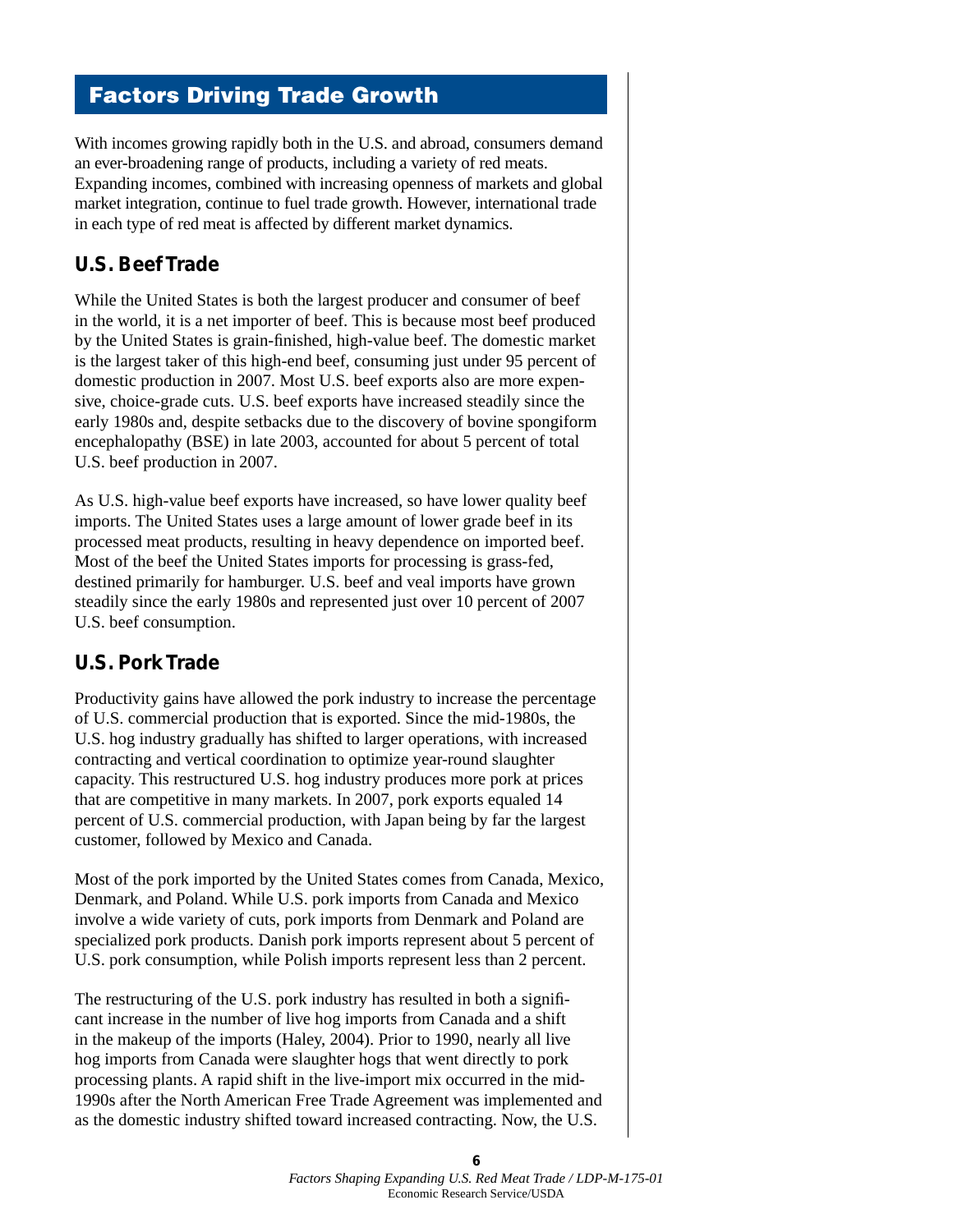and Canadian hog industries are closely integrated, with Canada exporting increasing numbers of hogs and pigs to the United States for finishing and/ or slaughter (Hahn et al., 2005). This integration resulted, in part, from a rollback of subsidy supports for agriculture by Canadian federal and provincial governments, a consequence of NAFTA, which created incentives for the expansion of the Canadian hog sector and a shift in the structure of U.S. production. Since 2005, more than 60 percent of U.S. live hog imports have been feeder pigs from Canada, to be fed to their slaughter weight in the United States. These foreign-born hogs later form part of U.S. production.

# **U.S. Lamb and Mutton Trade**

U.S. lamb production has slowed since the mid 1970s, while per capita consumption has remained stable. As a result, not only have lamb and mutton imports significantly increased to supplement domestic supply, but since the mid-1980s, U.S. per capita consumption of imported lamb has increased sharply as well. Unlike beef imports, lamb imports are high-quality, highvalue cuts. Lamb imports, which currently account for more than half of U.S. lamb and mutton consumption, are overwhelmingly from Australia and New Zealand, which together account for 99 percent of all U.S. imports. While U.S. lamb and mutton production has been declining, the export share of production has increased rapidly since the early 1980s, although from a small base. Because U.S. consumers prefer high-quality and high-value cuts, a large share of U.S. exports is lower-valued mutton.

Although the three red meats have different production dynamics, trade factors play an increasingly important role in the share of U.S. production consumed domestically. Australia and New Zealand are export-oriented economies that are highly competitive in the lamb and beef trade. The growing U.S. beef processing market continues to create export opportunities for these and other countries with grass-fed systems. Other foreign countries have significantly increased their market share in the United States by capitalizing on specialty exports.

# **The Role of Trade Agreements**

The post WWII era has been characterized by increasing globalization, which has also influenced trade growth in meats and other agricultural products. Improvements in communication and transportation have allowed increasing specialization of production and the broader separation of production locales from markets. Business interests have also brought increasing pressure to reduce trade barriers to allow for the economies of scale that can be achieved with greater openness to trade.

Free trade agreements—bilateral, regional, and multilateral—are reducing agricultural trade barriers and have played important roles in expanding red meat trade. Several free trade agreements have been especially important in the evolution of the red meat trade:

• *U.S.-Japan Beef and Citrus Agreement (1988)* – With this agreement, the United States and Japan strengthened their beef and citrus trade. Prior to 1988, Japan had a quota on beef that restricted imports to very low levels. The 1988 agreement eliminated Japan's beef quota and substituted a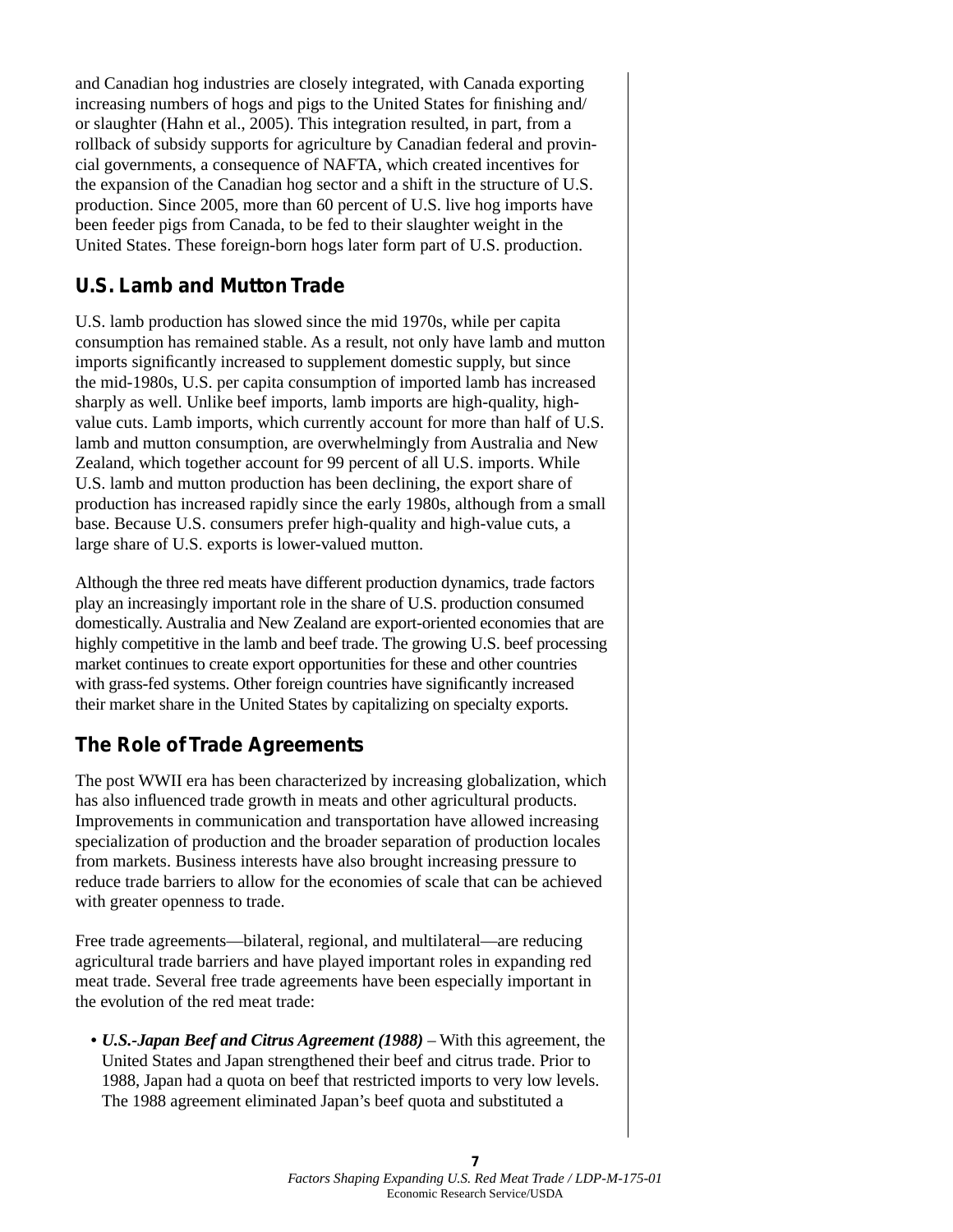pattern of declining tariffs on imported beef, resulting in Japan's becoming a major market for U.S. beef exports.

- *Canada-U.S. Free Trade Agreement (CAFTA, 1989)* The CAFTA removed each country from the other's meat product quotas and eliminated bilateral tariffs on beef, pork, and lamb. While the tariffs were relatively small, this agreement provided the impetus, or actual legal basis, for the integration of the red meat industry that has subsequently occurred between Canada and the United States.
- *North American Free Trade Agreement (NAFTA, 1994)* The NAFTA further expanded the U.S.-Canadian liberalization of animal and red meat trade to Mexico. Under the agreement, Mexico reduced the 25-percent tariff on U.S. and Canadian beef to zero. Further, the agreement established a 10-year tariff-rate quota (TRQ) on certain pork products. For these products, the in-quota tariff was phased out over 10 years. Additionally, tariffs with 10-year phaseouts and special safeguards were implemented for slaughter hogs, pork, and hams. The NAFTA created the legal basis for expanding the cross-border integration of the beef and pork industry to Mexico, resulting in a dramatic increase in the importance of both Canada and Mexico in the U.S. red meat trade.
- *Uruguay Round (UR) Agreement on Agriculture (1994)* The UR Agreement, which established the World Trade Organization (WTO), had important consequences for the red meat trade. The U.S. replaced its quota on beef, mutton, and goat meat with a tariff-rate quota. Over-quota tariffs were initially set at 31 percent in 1995. By 2006, the in-quota tariff was set at 4.9 percent, and the over-quota tariff was required to be reduced to 26.4 percent. Side agreements were negotiated with Argentina and Uruguay to grant them access above the global tariff-rate quota limit for fresh, chilled, and frozen beef after they established an area free of foot-and-mouth disease. There were further tariff reductions for pork in trade with Japan (Obara, Dyck, and Stout, 2003). A side agreement between the United States and Japan, which became part of the overall UR agreement, applies equally to all WTO members exporting pork to Japan. It was in effect in 1995, 1996, 1997, 2001, and 2002 and is specific to pork imports. A similar side arrangement was made for beef. First, it lowered the Most Favored Nation tariff rate for beef to 38.5 percent by 2000. Second, it placed a safeguard provision, stipulating that if beef import quantity in a year or any quarterly period within that year exceeds the quantity in the same period of the previous year, Japan can raise the tariff to as much as 50 percent for the rest of the year, or for the first quarter of the following year (if the provision is triggered after fourth quarter). The agreement was drawn up separately for chilled and frozen beef.
- *Bilateral trade agreements* Although the agreements with Canada, Mexico, and Japan have been the most significant ones for U.S. and global red meat trade, a substantial number of other bilateral free trade agreements have been negotiated since 1988 that include some reduction in trade barriers for red meats. The agreement accompanying China's accession to the WTO in 2001 led to a reduction of Chinese restrictions on imports of agricultural goods. While the agreement facilitated U.S. exports of beef and pork to China, with pork exports increasing twelvefold between 2001 and 2007, much of the growth was largely due to increased imports in response to disease-related shortfalls in China's pork production.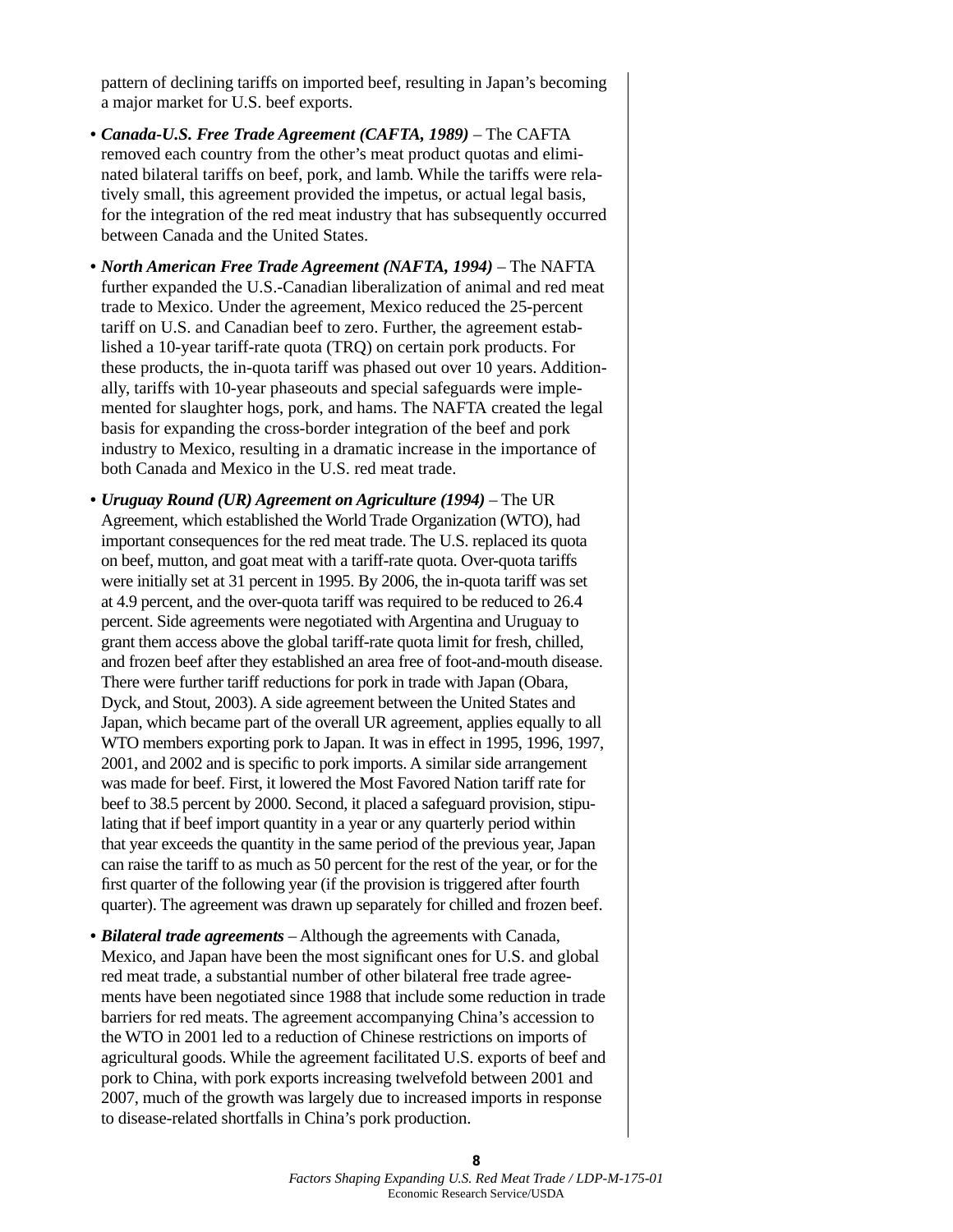# Relative Prices Affect Market Share

Changes in the price of imported meats relative to domestic products can also influence incentives for imports and exports.<sup>3</sup> Depending on how sensitive meat consumers are to changes in prices of each product, an increase in the price of imported red meat relative to domestic products may reduce the demand for imports. If consumers perceive that either the domestic or imported product has desirable special characteristics, then consumer demand may respond little to a change in relative prices. However, if consumers view the imported and domestic products as close substitutes, then prices may significantly affect import demand and trade.

U.S. beef imports are generally lower-valued products than domestically produced beef (fig. 3). Since U.S. cow slaughter is insufficient to fully supply the market for processing meat, the United States imports processing-grade beef. Prior to 1995, an absolute quota placed on imported beef by the United States limited imports, a restriction that has been eased by the TRQ negotiated in the WTO Uruguay Round. Most-Favored-Nation TRQ suppliers pay 4.4 cents per kilogram of in-quota tariff, with out-of-quota imports assessed a tariff of 26.4 percent. Despite these import restrictions, lean beef imports from Australia, New Zealand, and Uruguay remain price-competitive with U.S. products, partly explaining the increasing use of imported beef by U.S. processors.

Unlike beef prices, U.S. and foreign prices for pork moved together throughout the 1990-2006 period (fig. 4), suggesting that imported and domestic pork products may be of similar quality in the eyes of consumers. However, in this case, while competitive U.S. prices bolster exports, an incentive for expanding imports may be that the imported pork is of specialty, value-added products that consumers differentiate from domestic products. In other cases, geographic proximity to population centers may confer transportation cost advantages to imported pork.

Unlike prices for beef and pork, foreign and U.S. prices for lamb and mutton have converged over time (fig. 5). In the early 1990s, the price spread was in the range of 40 to 50 cents per pound, with the foreign price being significantly lower and providing the incentive for the expansion of U.S. imports. Prices have since converged, with foreign prices surpassing domestic prices briefly in 2004 and 2005. This convergence in price may be because the United States is a large consumer of high-valued lamb, and U.S. demand exceeds domestic supply.

3For this analysis, U.S. prices are on a wholesale carcass-weight basis, and import prices are trade-weighted prices for major trading partners.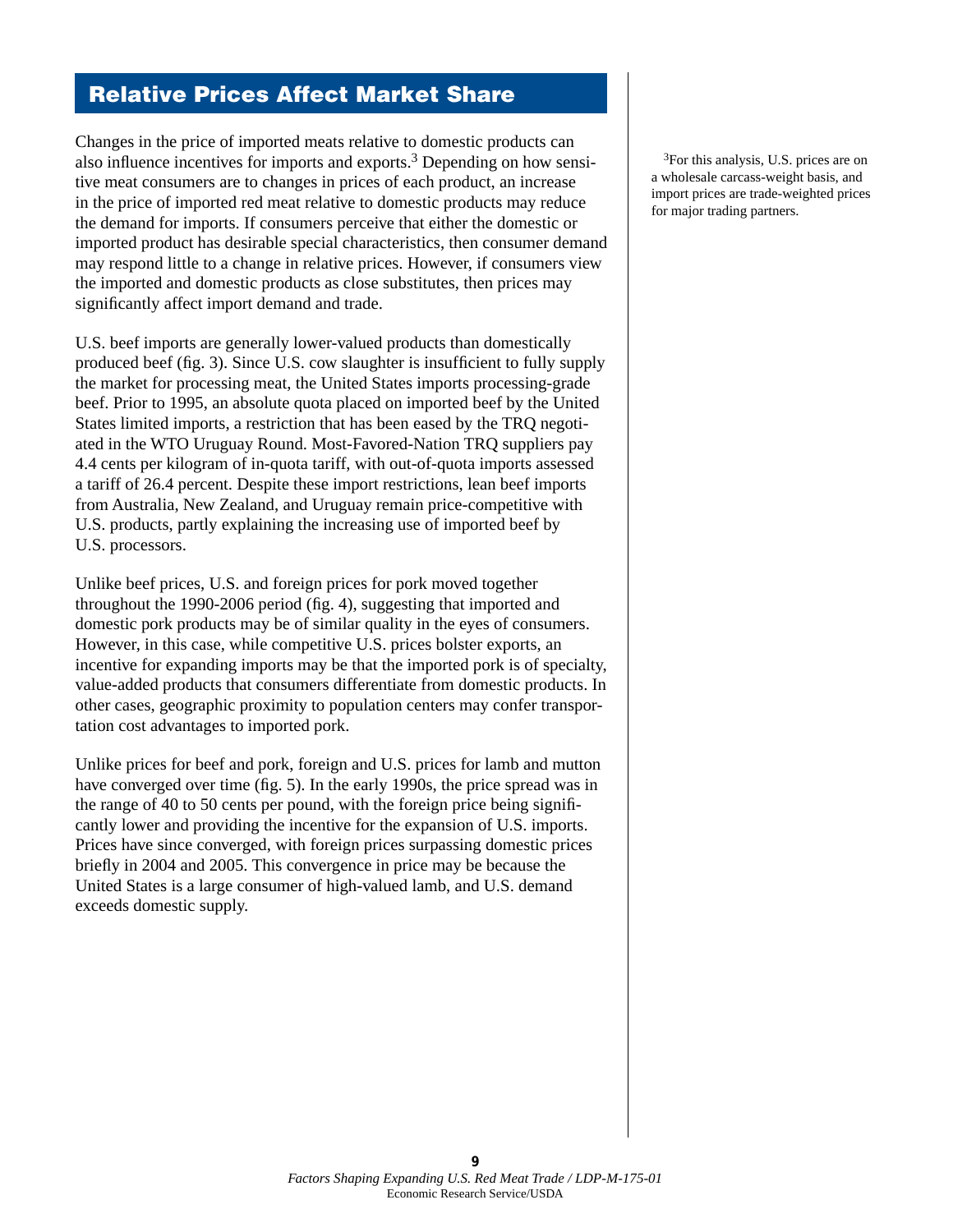#### Figure 3 **Central U.S. price (90 percent lean beef) and imported beef prices, 1990-2007**



Note: Foreign beef price is a trade-weighted real price from all of the major importers. The trade-weighted price was formulated by taking the unit import value from the countries from which it is imported and dividing by the respective country's consumer price index. The consumer price index is divided by its 2000 value (2000=100 is the base year). The import price for each country is then multiplied by the share of imports from each country to get a trade-weighted import price. The combined foreign price for beef is the sum of the weighted average price of all the major countries in table 2 from which the country imports beef. The import price is assumed to be a wholesale-level price. The U.S. price is the Central U.S. price for 90% lean beef, which is comparable to the imported beef price.

Source: U.S. Department of Commerce, Census Bureau, Foreign Agricultural Trade Statistics, and U.S. Department of Agriculture, Economic Research Service.





Note: Foreign pork price is a trade-weighted real price from all of the major importers. The trade-weighted price was formulated by taking the unit import value from the countries from which it is imported and dividing by the respective country's consumer price index. The consumer price index is divided by its 2000 value (2000=100 is the base year). The import price for each country is then multiplied by the share of imports from each country to get a trade-weighted import price. The combined foreign price for pork is the sum of the weighted average price of all the countries from which the country imports pork The import price is assumed to be a wholesale-level price. The U.S. price is a wholesale price.

Source: U.S. Department of Commerce, Census Bureau, Foreign Agricultural Trade Statistics, and U.S. Department of Agriculture, Economic Research Service.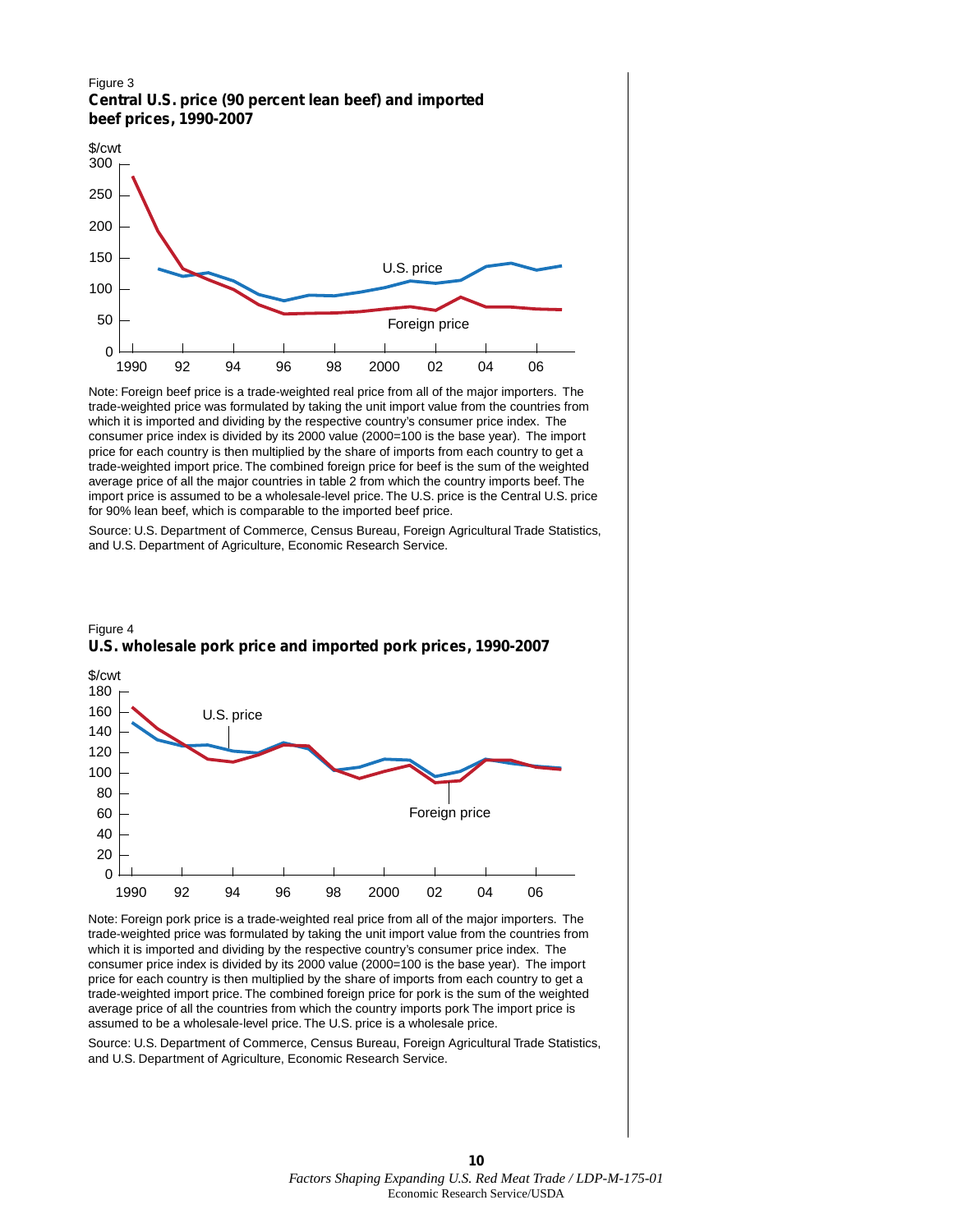



Note: Foreign lamb price is a trade-weighted real price from all of the major importers. The trade-weighted price was formulated by taking the unit import value from the countries from which it is imported and dividing by the respective country's consumer price index. The consumer price index is divided by its 2000 value (2000=100 is the base year). The import price for each country is then multiplied by the share of imports from each country to get a trade-weighted import price. The combined foreign price for each lamb is the sum of the weighted average price of all the countries from which the country imports lamb. The import price is assumed to be a wholesale-level price. The U.S. price is a wholesale price.

Source: U.S. Department of Commerce, Census Bureau, Foreign Agricultural Trade Statistics, and U.S. Department of Agriculture, Economic Research Service.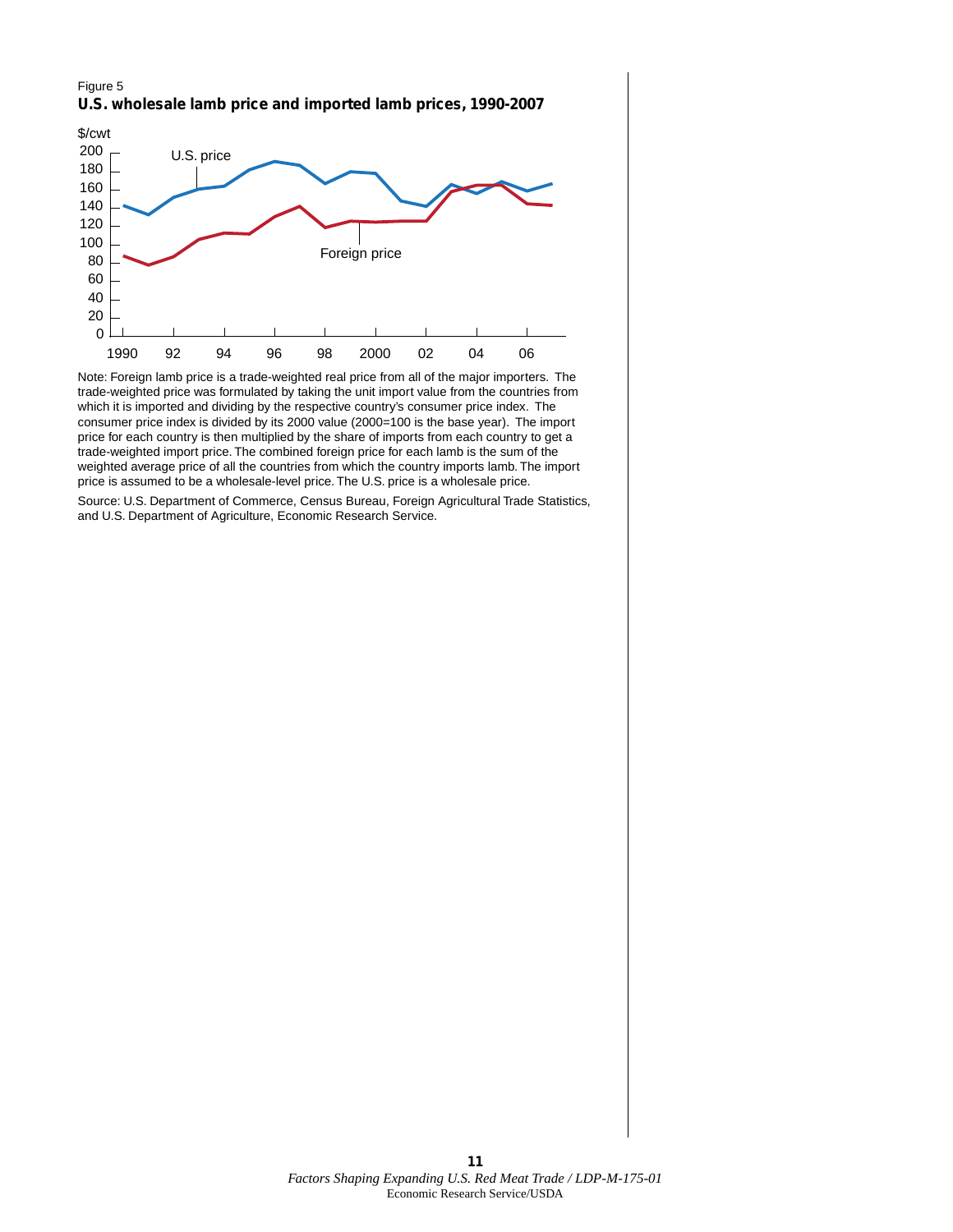# The Role of Exchange Rates

Changes in exchange rates alter U.S. export prices in foreign markets, as well as U.S. competitor export prices relative to those of the United States, playing a significant role in the red meat trade. A U.S. dollar appreciation (depreciation) reduces (increases) the costs of imports for the United States, changing the international competitive environment for U.S.-produced substitute products. An appreciation (depreciation) of the U.S. exchange rate would lead to an increase (decrease) in the quantity imported. Because the foreign market for each commodity has a different composition of countries and is subject to competition from different suppliers, the importance of changes in exchange rates has varied by commodity.

The behavior of the U.S. currency relative to a few key countries has had an important influence on the U.S. red meat trade since 1990, continuing into the present, for all three red meats.<sup>4</sup>

### **Effects of Exchange Rates on Beef Trade**

In 2007, about 72 percent of U.S. beef imports were from Australia, New Zealand, and Canada, and changes in the exchange rates of these three countries are potentially the most important to U.S. beef trade (table 3). Until 2006, the currencies of Australia (US\$0.50-US\$0.87 range), New Zealand (US\$0.40-US\$0.71), and Canada (US\$0.64-US\$0.84) were fairly stable, trading within narrow ranges in relation to the U.S. dollar. The Canadian dollar depreciated most significantly against the U.S. dollar during 1992- 2002 (fig. 6), and, during the 1990s, the share of U.S. beef imports from Canada showed an uptrend. By the mid-2000s, however, U.S. beef imports

<sup>4</sup>The analysis here uses real tradeweighted exchange rate indexes computed for each red meat: beef, pork, and lamb. With this approach, the exchange rate of each trading country and the share of imports from each country influence the resulting trade-weighted exchange rates. The movements in the exchange rates of the largest trading partners have the greatest influence on changes in the indexes.

#### Table 3 **U.S. beef imports are primarily from a few countries**

| Year | Canada | Mexico | Uruguay | Argentina                        | Australia | New Zealand | Rest of World |
|------|--------|--------|---------|----------------------------------|-----------|-------------|---------------|
|      |        |        |         | Percent of imports (by quantity) |           |             |               |
| 1989 | 11.0   | 0.0    | 0.4     | 8.7                              | 37.6      | 29.9        | 12.3          |
| 1990 | 9.5    | 0.1    | 0.8     | 8.9                              | 46.1      | 24.4        | 10.2          |
| 1991 | 9.6    | 0.1    | 1.0     | 10.9                             | 43.0      | 26.2        | 9.2           |
| 1992 | 14.3   | 0.0    | 0.9     | 8.3                              | 40.7      | 24.9        | 10.8          |
| 1993 | 18.1   | 0.2    | 0.6     | 7.1                              | 35.9      | 22.7        | 15.6          |
| 1994 | 19.9   | 0.2    | 0.5     | 6.1                              | 36.3      | 22.1        | 15.0          |
| 1995 | 21.6   | 0.3    | 0.4     | 8.3                              | 31.8      | 26.9        | 10.6          |
| 1996 | 28.5   | 0.5    | 3.4     | 7.4                              | 26.2      | 24.2        | 9.8           |
| 1997 | 31.2   | 0.4    | 2.9     | 6.3                              | 27.0      | 23.8        | 8.4           |
| 1998 | 31.4   | 0.3    | 1.9     | 4.7                              | 32.2      | 22.2        | 7.2           |
| 1999 | 33.2   | 0.4    | 2.3     | 5.5                              | 30.0      | 19.4        | 9.3           |
| 2000 | 30.6   | 0.4    | 2.0     | 4.3                              | 33.9      | 20.5        | 8.2           |
| 2001 | 32.0   | 0.4    | 1.3     | 3.3                              | 35.0      | 20.4        | 7.7           |
| 2002 | 34.6   | 0.5    | 0.4     | 2.8                              | 34.6      | 18.4        | 8.7           |
| 2003 | 23.0   | 0.5    | 3.6     | 3.0                              | 37.9      | 22.3        | 9.7           |
| 2004 | 29.1   | 0.5    | 10.9    | 3.2                              | 30.0      | 17.7        | 8.6           |
| 2005 | 30.4   | 0.8    | 15.8    | 3.2                              | 24.5      | 16.5        | 8.9           |
| 2006 | 28.8   | 1.3    | 9.9     | 2.8                              | 28.8      | 18.3        | 11.6          |
| 2007 | 25.9   | 1.6    | 11.6    | 2.2                              | 29.1      | 16.6        | 13.0          |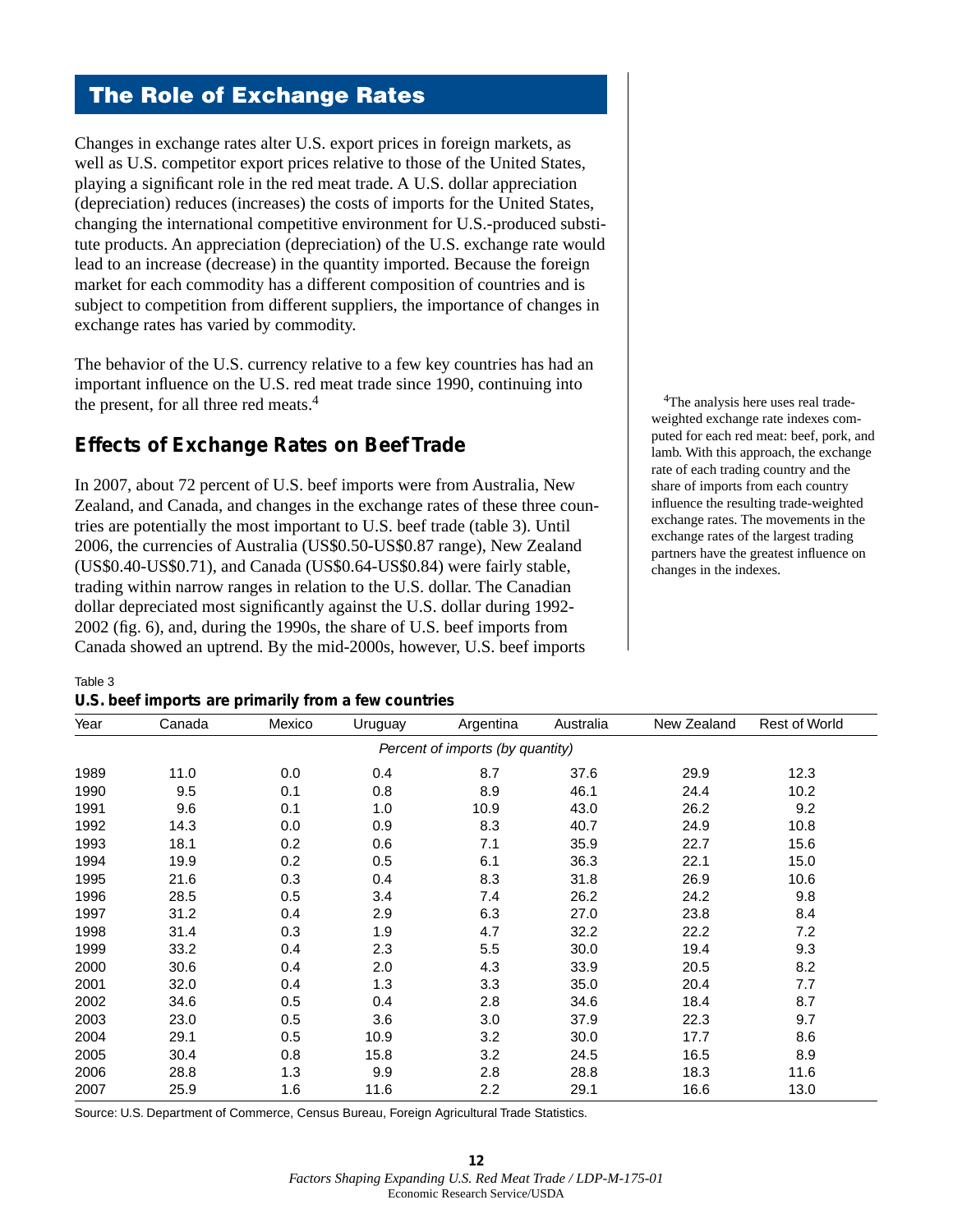#### Figure 6 **The Canadian dollar had over a decade of depreciation against the U.S. dollar, until 2002**



Source: ERS exchange rate data set: [www.ers.usda.gov/data/exchangerates/](http://www.ers.usda.gov/data/exchangerates/)

from Canada had leveled off as the Canadian dollar appreciated against the U.S. dollar. By 2007, the Australian and New Zealand currencies had likewise strengthened considerably and diverged from previously stable trading ranges with the U.S. dollar.

Mexico, Argentina, and Uruguay are also among the top 10 suppliers of beef to the United States. However, these countries combined accounted for less than 20 percent of U.S. beef imports. Currencies in the Latin America countries have been less stable. Brazil has had a history of macroeconomic instability involving high rates of inflation and large foreign debt, resulting in multiple currency crises. A floating exchange-rate regime was initiated in 1990, but inflation remained a problem through 1997, and the Brazilian currency was dramatically devalued in 1999 amid a currency crisis. U.S. beef imports from Brazil, comprised of thermo-processed products, also fluctuated significantly during this period.

Argentina also experienced chronic inflation and dramatic changes in currency value, which led to several currency regimes aimed at stabilizing domestic prices. Because of the volatility of Argentina's exchange rate and continued restrictions on imports of fresh, chilled, and frozen beef, the United States imports a declining share of its beef from Argentina, from 4.3 percent in 1999 to 2.2 percent in 2007.

Although Uruguay also experienced an economic downturn in the late 1990s, it became a more reliable meat trading partner. However, Uruguay's trade was affected by the limitations on exports of fresh, chilled, and frozen beef in the early 2000s prior to its regaining status as free of foot-and-mouth disease. Uruguay's share of the U.S. meat import market was less than 4 percent in 2003, but had risen to over 10 percent by 2004.

Figure 7 shows the trade-weighted beef exchange rate index<sup>5</sup> and beef imports. In periods when the U.S. dollar is appreciating, imported products become cheaper in dollar terms, encouraging U.S. firms to increase imports. The beef index and beef imports consistently moved together throughout

5For a complete set of trade-weighted commodity exchange rates, go to: [www.ers.usda.gov/data/exchangerates/\)](http://www.ers.usda.gov/data/exchangerates/)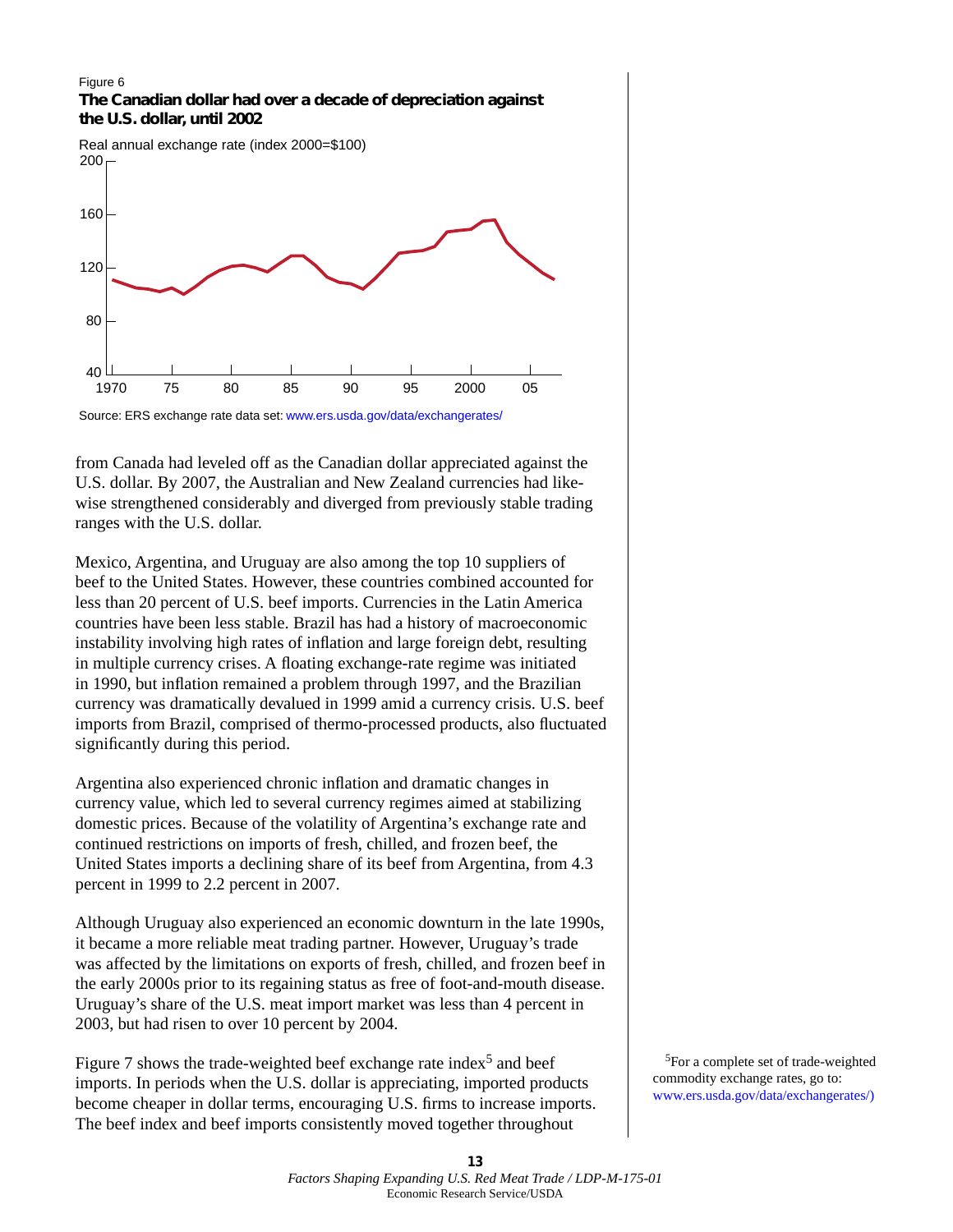#### Figure 7 **U.S. beef imports and trade-weighted beef exchange rate index**



Note: A trade-weighted exchange rate index is comprised of exchange rates—relative, in this case, to the U.S. dollar—across a set of market countries, weighted by their shares of trade for a commodity. Each country's real exchange rate is converted into an index, and the indexes are then averaged using the trade weights. The resulting exchange rate index fluctuates according to the movements of the countries that are the most important in the trade of the commodity.

Source: U.S. Department of Commerce, Census Bureau, Foreign Agricultural Trade Statistics, and U.S. Department of Agriculture, Economic Research Service.

the 1990s, primarily because the beef import shares from three of the major countries, Canada, Australia, and New Zealand, had not changed significantly in the previous three decades, and their relative currency values also moved together (table 3 ). However, while the relative import shares remained stable, the overall quantity of imported beef varied with changes in the overall meat trade-weighted exchange rate. Imports from Mexico, Argentina, and Uruguay, countries with histories of unstable currencies, make up less than 15 percent of U.S. total beef imports (table 3). The beef index and beef imports were relatively flat until 1997, even though the dollar began strengthening around 1992. Since 2003, the beef trade-weighted exchange rate index and beef imports have diverged. The trade-weighted index appreciated against the currencies of Canada, Australia, and New Zealand, while imports continued to increase. This may be an indication that, while exchange rate changes may be a component of beef trade with these countries, cow slaughter in the United States and changes in production in the supplier countries are also major determinants of U.S. imports.

### **Effects of Exchange Rates on Pork Trade**

Pork imports are primarily from Canada, followed to a lesser extent by imports from Denmark, Poland, and Hungary (table 4). These three countries participate in the European monetary system, where their currencies are pegged within narrow horizontal bands. Pork imports from Canada have trended upward since 1989, from almost 50 percent of imports to over 80 percent in 2007. Growth in the Canadian hog industry, as well as participation in regional trade agreements like NAFTA, has fostered increased market integration, leading to expanded trade. Some of the increase, however, may be attributed to the relative strength of the U.S. dollar vs. the Canadian dollar during much of the 1980s and 1990s. During the same period, the Danish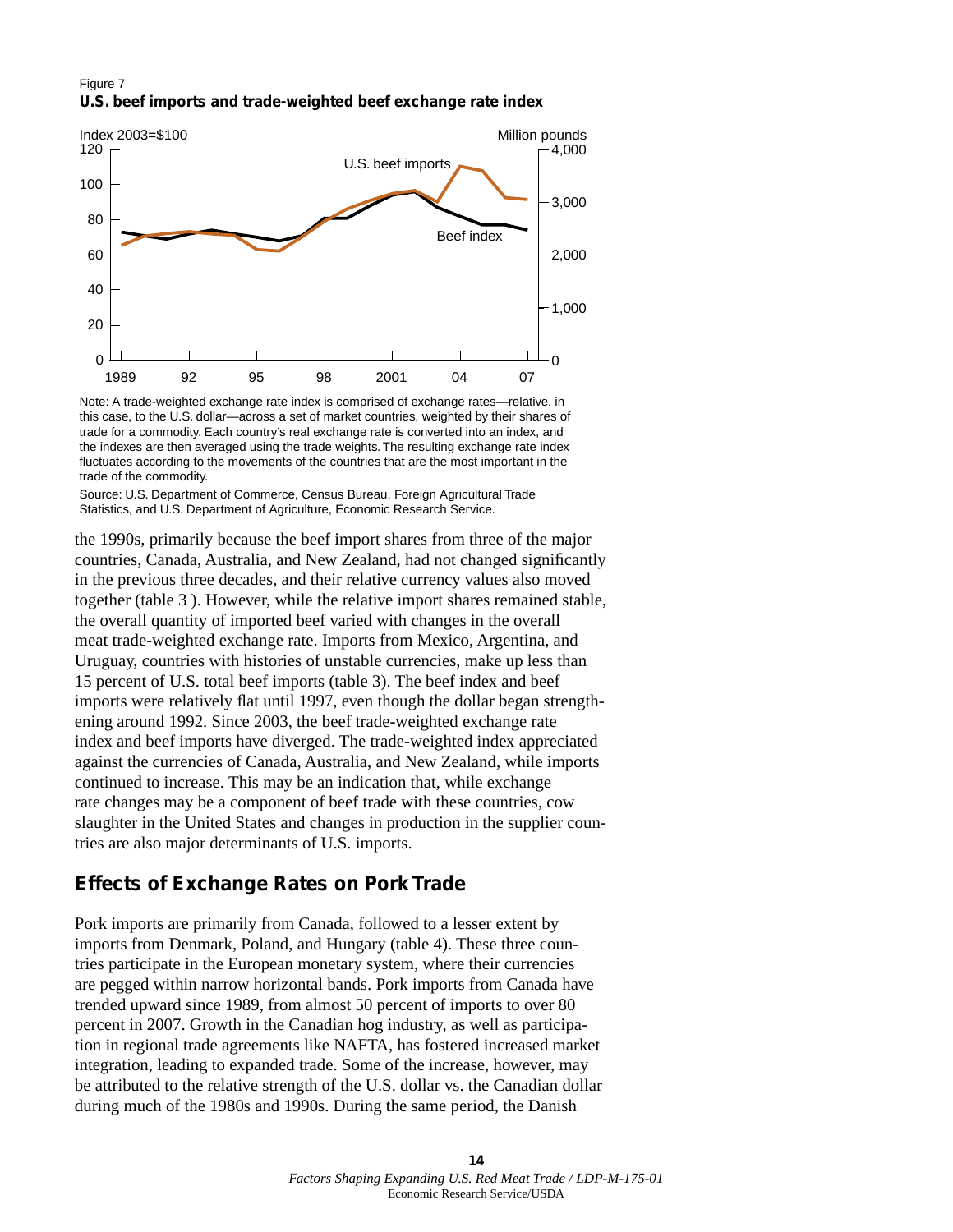currency strengthened relative to the U.S currency, and the Danish share of U.S. imports declined.

Figure 8 shows the trade-weighted pork exchange rate index and the volume of pork imports, which have consistently moved together since 1989. Until the early 1990s, a relatively weak U.S. dollar pulled down the pork index,

Table 4 **Canada has increasingly become the source of U.S. pork imports**

| Year | Canada | Denmark | Hungary                          | Poland | <b>Rest of World</b> |
|------|--------|---------|----------------------------------|--------|----------------------|
|      |        |         | Percent of imports (by quantity) |        |                      |
| 1989 | 50.4   | 22.4    | 2.9                              | 12.5   | 11.8                 |
| 1990 | 48.8   | 30.4    | 3.7                              | 7.3    | 9.8                  |
| 1991 | 52.2   | 31.7    | 5.0                              | 2.8    | 8.3                  |
| 1992 | 60.6   | 26.2    | 3.3                              | 2.0    | 7.8                  |
| 1993 | 54.8   | 31.2    | 4.0                              | 1.8    | 8.2                  |
| 1994 | 57.1   | 32.6    | 2.4                              | 1.5    | 6.3                  |
| 1995 | 68.4   | 21.7    | 1.6                              | 1.8    | 6.5                  |
| 1996 | 70.6   | 19.8    | 1.4                              | 1.7    | 6.5                  |
| 1997 | 68.7   | 19.5    | 1.4                              | 2.4    | 8.1                  |
| 1998 | 69.5   | 19.2    | 1.5                              | 2.8    | 7.0                  |
| 1999 | 74.5   | 16.2    | 0.7                              | 2.8    | 5.8                  |
| 2000 | 76.3   | 15.3    | 0.9                              | 2.5    | 5.0                  |
| 2001 | 80.7   | 12.5    | 0.7                              | 2.6    | 3.6                  |
| 2002 | 82.2   | 11.5    | 0.4                              | 2.3    | 3.6                  |
| 2003 | 82.0   | 12.4    | 0.5                              | 1.9    | 3.3                  |
| 2004 | 80.5   | 12.6    | 0.2                              | 2.2    | 4.4                  |
| 2005 | 81.7   | 9.8     | 0.3                              | 2.5    | 5.7                  |
| 2006 | 80.1   | 10.4    | 0.2                              | 2.5    | 6.8                  |
| 2007 | 78.9   | 10.2    | 0.1                              | 2.8    | 8.0                  |

Source: U.S. Department of Commerce, Census Bureau, Foreign Agricultural Trade Statistics.

Figure 8 **U.S. pork imports and trade-weighted pork exchange rate index**



Note: A trade-weighted exchange rate index is comprised of exchange rates—relative, in this case, to the U.S. dollar—across a set of market countries, weighted by their shares of trade for a commodity. Each country's real exchange rate is converted into an index, and the indexes are then averaged using the trade weights. The resulting exchange rate index fluctuates according to the movements of the countries that are the most important in the trade of the commodity.

Source: U.S. Department of Commerce, Census Bureau, Foreign Agricultural Trade Statistics, and U.S. Department of Agriculture, Economic Research Service.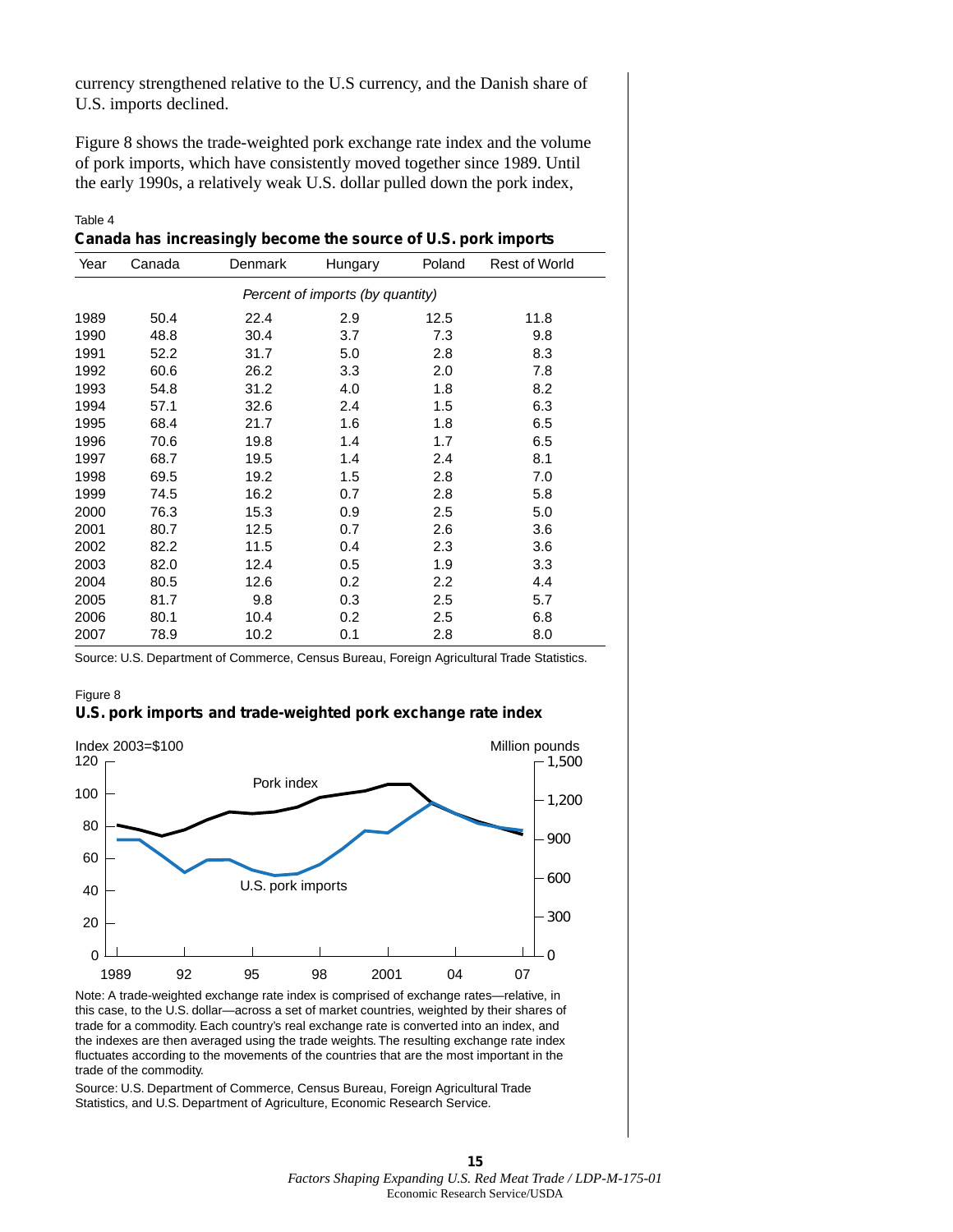resulting in more expensive imports and a corresponding decrease in the quantity imported. After 1992, pork imports increased with the strengthening of the U.S. dollar until 2000, when the U.S. dollar weakened relative to the currencies of some of the major pork suppliers, especially Canada. This suggests that in the absence of shifts in the structure of the sector, changes in exchange rates might be a significant determinant in fluctuations in trade of pork products.

### **Effects of Exchange Rates on Lamb and Mutton Trade**

Lamb and mutton imports are primarily from Australia and New Zealand, with Australia commanding about two-thirds of U.S. imports and New Zealand supplying most of the rest (table 5). Australia and New Zealand have floating exchange rate systems that have moved together. Although New Zealand's exchange rates have fluctuated more than Australia's since 1989, the additional volatility appears to have had little impact on U.S. import shares. In contrast to NAFTA's trade-expanding effects on Canada's beef and pork industries, lamb and mutton imports from Canada remain negligible.

Figure 9 shows the trade-weighted lamb exchange rate index and the volume of lamb and mutton imports. Despite fluctuations in the exchange rate index, lamb and mutton imports trended upward, with a relatively steep increase after 1995. This increase was fueled by the strong U.S. currency, relative to the currencies of Australia and New Zealand, during the mid- to late-1990s, which pushed up the lamb index and made imported lamb less expensive to U.S. purchasers. Import growth from Australia and New Zealand continued after 2000, however, despite a weakening of the U.S. dollar, suggesting that the trade-dependence effects outweighed the exchange rate effects. Table 6 shows a Pearson partial matrix of correlations over a 17-year span between exchange rates of the U.S. dollar and the currencies of countries that import U.S. red meat.

#### Table 5

| Year | Canada | Australia                        | New Zealand | Rest of World |
|------|--------|----------------------------------|-------------|---------------|
|      |        | Percent of imports (by quantity) |             |               |
| 1989 | 0.4    | 70.5                             | 29.0        | 0.2           |
| 1990 | 0.1    | 69.8                             | 30.1        | 0.0           |
| 1991 | 0.3    | 70.5                             | 28.6        | 0.5           |
| 1992 | 0.0    | 70.3                             | 29.7        | 0.0           |
| 1993 | 0.0    | 65.0                             | 35.0        | 0.0           |
| 1994 | 0.1    | 63.2                             | 36.2        | 0.5           |
| 1995 | 0.2    | 62.9                             | 36.1        | 0.8           |
| 1996 | 0.1    | 63.6                             | 36.0        | 0.4           |
| 1997 | 0.3    | 65.3                             | 33.4        | 1.0           |
| 1998 | 0.3    | 66.7                             | 32.7        | 0.3           |
| 1999 | 0.2    | 69.1                             | 30.5        | 0.2           |
| 2000 | 0.2    | 71.0                             | 27.8        | 0.9           |
| 2001 | 0.2    | 72.0                             | 27.3        | 0.5           |
| 2002 | 0.2    | 67.5                             | 32.2        | 0.1           |
| 2003 | 0.1    | 61.7                             | 38.1        | 0.1           |
| 2004 | 0.3    | 63.5                             | 36.1        | 0.2           |
| 2005 | 0.2    | 72.5                             | 27.1        | 0.3           |
| 2006 | 0.2    | 74.6                             | 25.1        | 0.1           |
| 2007 | 0.3    | 75.1                             | 24.5        | 0.1           |
|      |        |                                  |             |               |

| Australia dominates U.S. lamb and mutton imports |  |  |  |
|--------------------------------------------------|--|--|--|
|--------------------------------------------------|--|--|--|

Source: U.S. Department of Commerce, Census Bureau, Foreign Agricultural Trade Statistics.

**16** *Factors Shaping Expanding U.S. Red Meat Trade / LDP-M-175-01*  Economic Research Service/USDA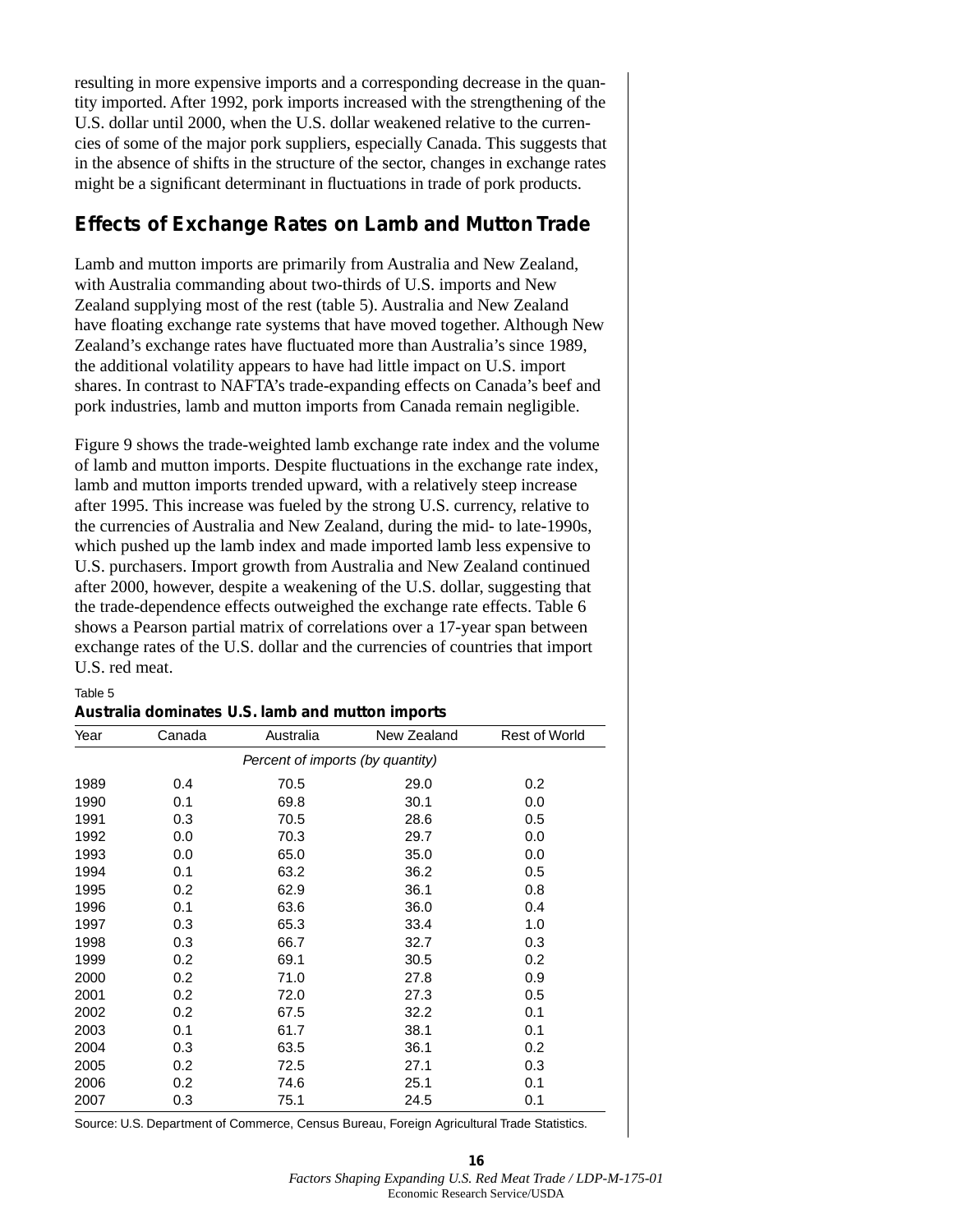#### Figure 9 **U.S. lamb imports and trade-weighted lamb exchange rate index**



Note: A trade-weighted exchange rate index is comprised of exchange rates—relative, in this case, to the U.S. dollar—across a set of market countries, weighted by their shares of trade for a commodity. Each country's real exchange rate is converted into an index, and the indexes are then averaged using the trade weights. The resulting exchange rate index fluctuates according to the movements of the countries that are the most important in the trade of the commodity.

Source: U.S. Department of Commerce, Census Bureau, Foreign Agricultural Trade Statistics, and U.S. Department of Agriculture, Economic Research Service.

Table 6

#### **Exchange rate correlation from major U.S. red meat-importing countries, 1989-2006**

| $1.100 \times 11$ and $1.101110 - 0$ |         |            |                        |                        |                        |                        |                        |                        |                        |                        |
|--------------------------------------|---------|------------|------------------------|------------------------|------------------------|------------------------|------------------------|------------------------|------------------------|------------------------|
|                                      | Canada  | Mexico     | Argentina              | <b>Brazil</b>          | Uruguay                | Australia              | <b>New</b><br>Zealand  | Denmark                | Hungary                | Poland                 |
| Canada                               | 1.00000 | $-0.22654$ | $-0.15199$<br>(0.0255) | 0.64303<br>(0.0001)    | $-0.31331$<br>(0.0001) | 0.81967<br>(0.0001)    | 0.64547<br>(0.0001)    | 0.67766<br>(0.0001)    | $-0.14594$<br>(0.0320) | $-0.45899$<br>(0.0001) |
| Mexico                               |         | (0.0008)   | $-0.04282$<br>(0.5313) | $-0.53816$<br>(0.0001) | $-0.16858$<br>(0.0131) | $-0.55888$<br>(0.0001) | $-0.62656$<br>(0.0001) | $-0.49812$<br>(0.0001) | 0.23278<br>(0.0006)    | 0.27706<br>(0.0001)    |
| Argentina                            |         | 1.00000    | 1.00000                | 0.31671<br>(0.0001)    | 0.77740<br>(0.0001)    | 0.03470<br>(0.6120)    | $-0.01419$<br>(0.8358) | 0.06140<br>(0.3691)    | $-0.05550$<br>0.4170   | 0.30366<br>(0.0001)    |
| <b>Brazil</b>                        |         |            |                        | 1.00000                | 0.36996<br>(0.0001)    | 0.76013<br>(0.0001)    | 0.61395<br>(0.0001)    | 0.51347<br>(0.0001)    | $-0.46813$<br>(0.0001) | $-0.45970$<br>(0.0001) |
| Uruguay                              |         |            |                        |                        | 1.00000                | $-0.04196$<br>(0.5396) | $-0.01712$<br>(0.8025) | $-0.07459$<br>(0.2751) | $-0.12997$<br>(0.0565) | 0.26900<br>(0.0001)    |
| Australia                            |         |            |                        |                        |                        | 1.00000                | 0.91504<br>(0.0001)    | 0.82578<br>(0.0001)    | $-0.13011$<br>(0.0562) | $-0.38836$<br>(0.0001) |
| <b>New</b><br>Zealand                |         |            |                        |                        |                        |                        | 1.00000                | 0.86874<br>(0.0001)    | 0.11500<br>(0.0918)    | $-0.19737$<br>(0.0036) |
| <b>Denmark</b>                       |         |            |                        |                        |                        |                        |                        | 1.00000                | 0.27827<br>(0.0001)    | $-0.08928$<br>(0.1912) |
| Hungary                              |         |            |                        |                        |                        |                        |                        |                        | 1.00000                | 0.72921<br>(0.0001)    |
| Poland                               |         |            |                        |                        |                        |                        |                        |                        |                        | 1.00000                |

Pearson Correlation Coefficients, N = 216 Prob > Irl under H0: Rho=0

Source: ERS exchange rate data set: [www.ers.usda.gov/data/exchangerates/](http://www.ers.usda.gov/data/exchangerates/)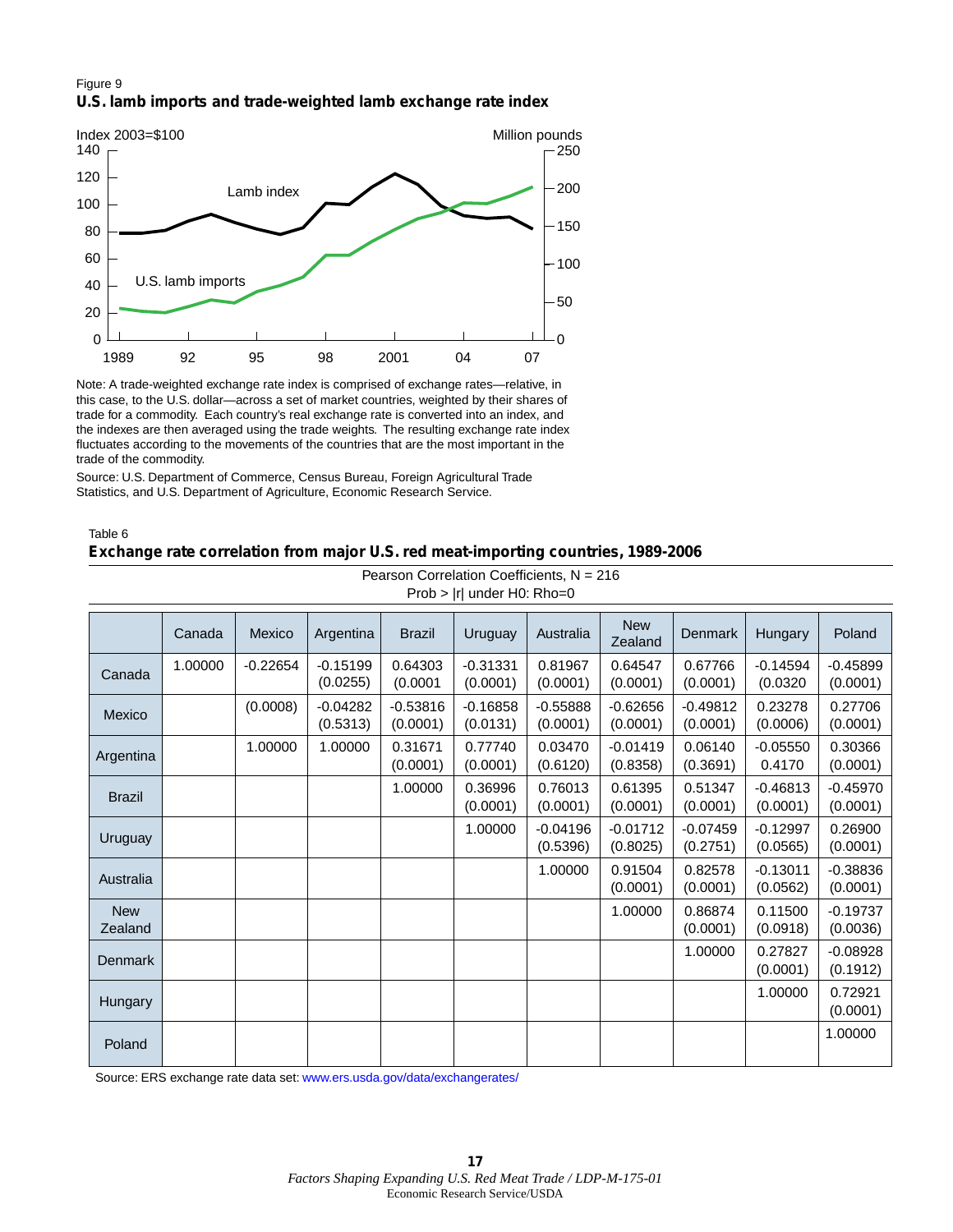# Disease Shocks Affect Market Shares

While economic growth, consumer preferences, trade policy, and currency values affect U.S. trade in red meats and other commodities (Gehlhar and Vollrath, 1997), disease shocks can also have important impacts on red meat imports, exports, and market shares (Blayney, 2005; Mathews et al., 2006). Concerns about a disease such as BSE can adversely affect beef, lamb, and mutton trade, while having a positive impact on consumption of pork and other red meat substitutes and thus on trade in these meats. This appears to be what happened after December 2003, when a dairy cow in Washington State (imported from Canada) became the first confirmed U.S. BSE case (Jones, 2006). Total U.S. red meat exports had grown steadily for more than two decades to more than 4 billion pounds in 2002, but dropped to less than 3 billion pounds in 2004 because of concerns about BSE by nearly all U.S. trading partners. Although Canada and Mexico quickly resumed importing beef from the United States, Japan and South Korea were more hesitant in reopening their markets. In 2006, U.S. beef exports remained at less than half of 2003 levels, and because less beef was being exported, the share of U.S. production that was consumed domestically increased. By 2007, U.S. beef exports had recovered somewhat because the BSE problem in the United States was contained.

Disease issues have not negatively affected trade in all red meats. Pork trade appears to have expanded at least partly due to trade partner concerns with BSE in beef, as well as because of concerns with Avian Influenza (AI) outbreaks that have affected the poultry meat trade. Pork and beef are strong substitutes for each other in many markets. Pork exports, which were increasing before the BSE case in December 2003, increased even more rapidly afterwards, rising by nearly 75 percent between 2003 and 2007 (FATUS data). AI outbreaks, which limited fresh poultry exports from Thailand and China, also contributed to increased demand for U.S. pork exports. Much of the increase in U.S. pork exports associated with substitution for poultry meat went to Japan and South Korea, suggesting that for these countries, the BSE and AI issues resulted in a substitution of pork imports for beef and poultry.

Foot-and-mouth disease (FMD) status has also been an important influence on patterns of the beef and pork trade. For instance, when FMD rocked the Taiwanese hog industry in 1997, it eliminated Japan's single largest source of imported pork and created market opportunities for other exporters, especially the United States. Since 1997, U.S. pork exports to Japan have trended upward and, by 2007, had more than doubled their level preceding Taiwan's FMD episode. Since Taiwan remains an FMD-infected area, it is not expected to regain the Japanese market share in the near future. FMDinduced restrictions also prevent Brazil and Argentina from exporting fresh, chilled, and frozen beef to North American markets—the United States, Canada, and Mexico—as well as to Japan, South Korea, and Taiwan. U.S. lean beef imports from Uruguay resumed in 2003 after Uruguay achieved FMD-free vaccination status. Because of Uruguay's competitive prices, even at over-quota tariff rates, U.S. import volume from that country increased almost fourfold between 2003 and 2007.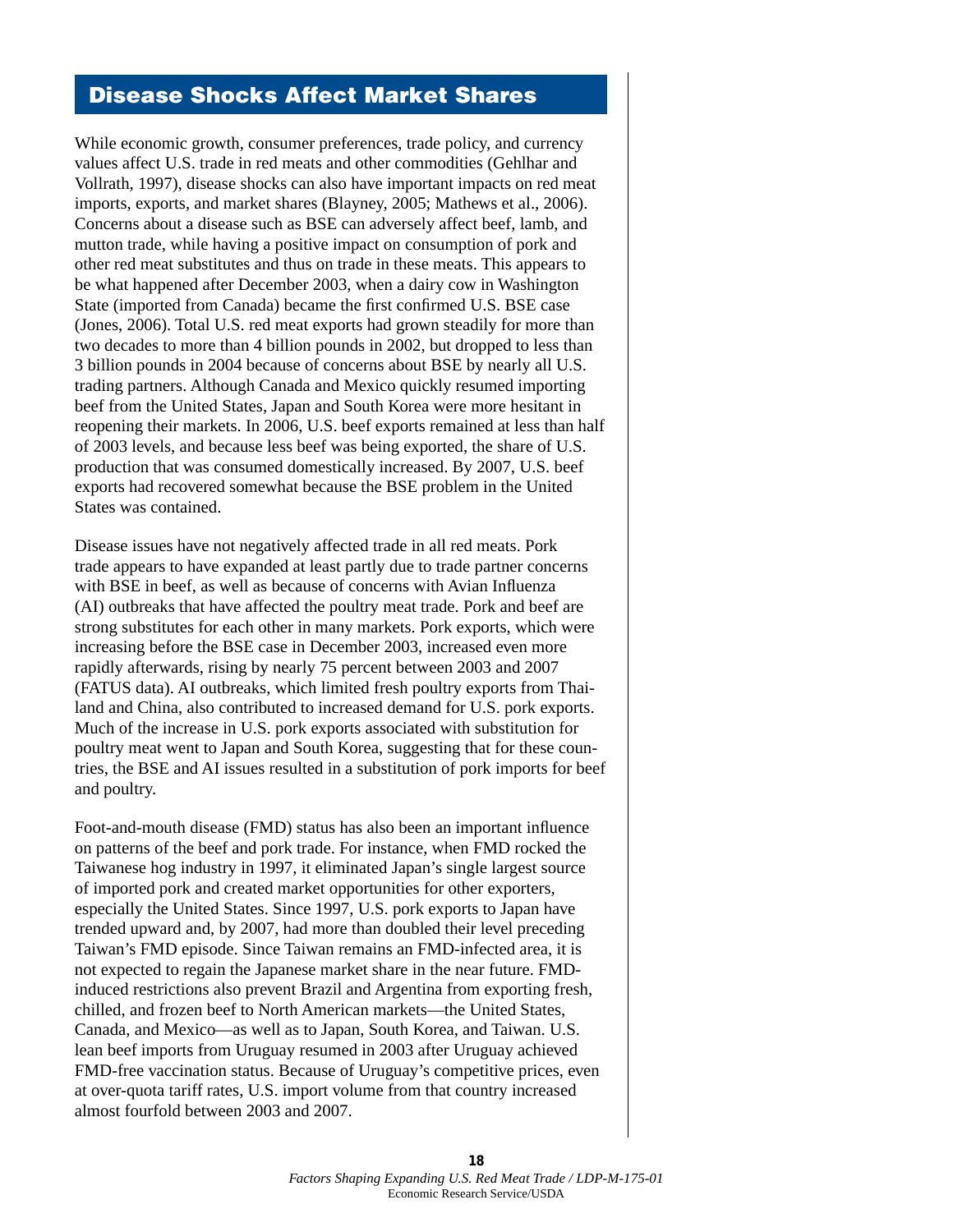### Conclusion

As a result of robust global income growth, expanding consumer demand for a broader range of products, and product specialization induced by increased openness and integration of markets worldwide, the United States is exporting more of its red meat production, while at the same time importing more from other countries. Expanding, more open trade has increased interdependence between livestock sectors of the United States and its major trading partners, enhancing the role played by factors such as increased incomes, more demanding consumer preferences, specialization in production, price differentials, and exchange rates in shaping the meat trade and the returns to livestock producers. The analysis presented here highlights the sensitivity of U.S. red meat production, consumption, and trade to changes—and potential volatility—in U.S. prices and currency exchange rates relative to those of trading partners, as well as to potential shocks from animal diseases and food safety concerns. As consumer incomes in foreign markets, particularly in emerging market economies, continue to grow, the trend of increasing trade in red meats—and increasing interdependence between U.S. and foreign markets—will likely continue.

The growth in the role of two-way trade in the U.S. red meat sector corresponds with rising U.S. meat consumption, but with a small decline in the share of U.S. total consumption of red meat derived from animals slaughtered in the United States. The contribution of imports to U.S. red meat consumption was about 9 percent in 2007, compared with about 6 percent in 1970. However, the contribution of imports appears to have quickened since the mid-1990s, with future growth likely to hinge on factors such as new trade agreements, changes in relative prices and exchange rates, and animal disease developments that affect incentives for red meat trade.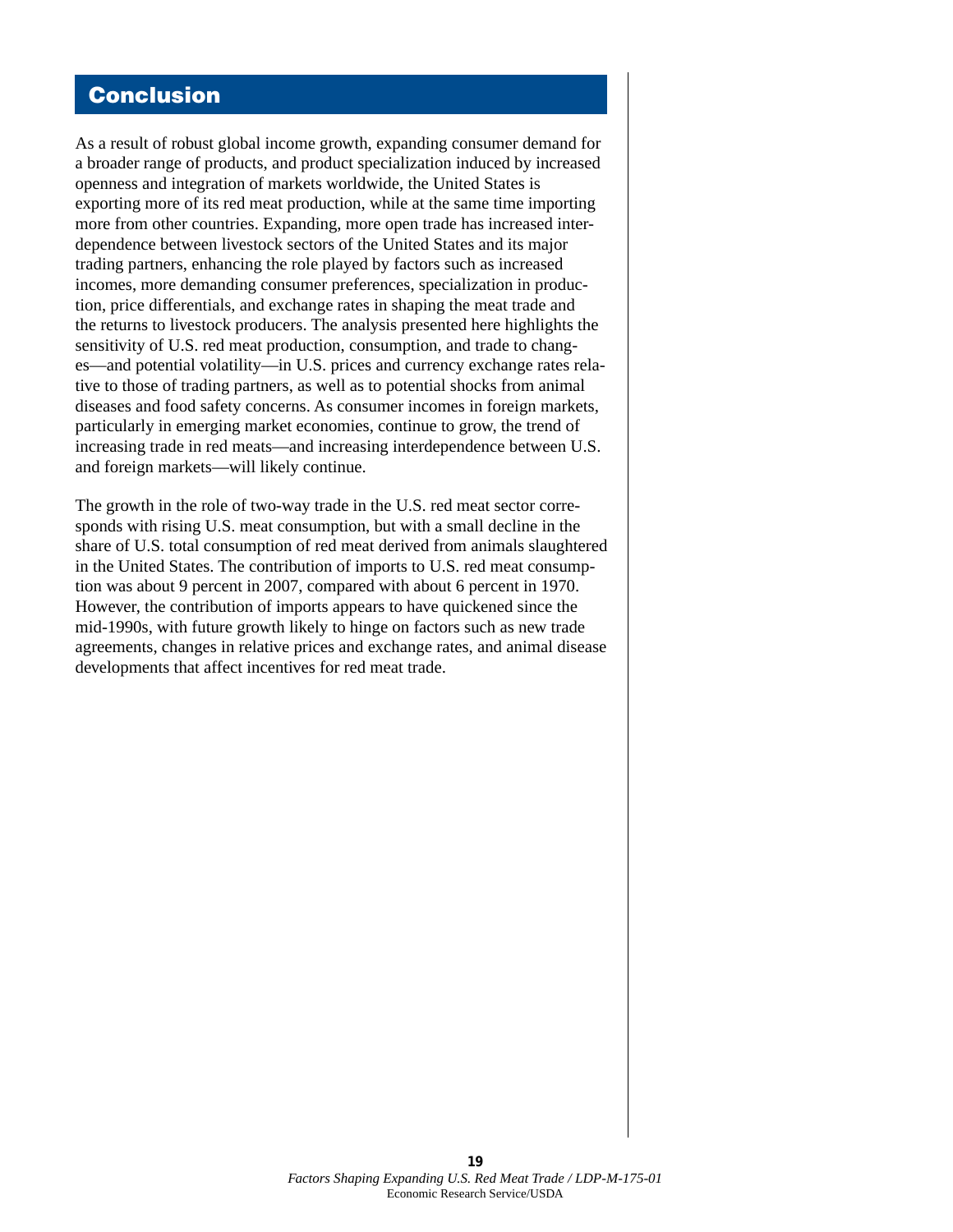### **References**

- Blayney, Don P. *Disease-Related Trade Restrictions Shaped Animal Product Markets in 2004 and Stamp Imprints on 2005 Forecasts.* Outlook Report LDP-M-133-01, U.S. Department of Agriculture, Economic Research Service. August 2005, 16 pp.
- Gehlhar, M.J., and T.L Vollrath. *U.S. Export Performance in Agricultural Markets*. Technical Bulletin No. 1854, U.S. Department of Agriculture, Economic Research Service. 1997.
- Hahn, W.F., M. Haley, D. Leuck, J.J. Miller, J. Perry, F. Taha, and S. Zahniser. *Market Integration of the North American Animal Products Complex*. Outlook Report LDP-M-131-01, U.S. Department of Agriculture, Economic Research Service. May 2005, 21 pp.
- Haley, M. *Market Integration in the North American Hog Industries*. Outlook Report LDP-M-125-01, U.S. Department of Agriculture, Economic Research Service. November 2004, 26 pp.
- Jones, K. *Animal Products Markets in 2005 and Forecasts for 2006.* Outlook Report LDP-M-146-01, U.S. Department of Agriculture, Economic Research Service. September 2006, 15 pp.
- Mathews, Kenneth H., Monte Vandeveer, and Ronald A. Gustafson. *An Economic Chronology of Bovine Spongiform Encephalopathy in North America.* Outlook Report LDP-M-143-01, U.S. Department of Agriculture, Economic Research Service. June 2006, 18 pp.
- Obara, K., J. Dyck, and J. Stout. *Pork Policies in Japan*. Outlook Report. LDP-M-105-01, U.S. Department of Agriculture, Economic Research Service. March 2003, 16 pp.
- U.S. Department of Agriculture, Economic Research Service. Real and Nominal Country Exchange Rates. [http://www.ers.usda.gov/Data/exchangerates/](http://www.ers.usda.gov/data/exchangerates/)
- U.S. Department of Commerce, Census Bureau, and U.S. Department of Agriculture, Foreign Agricultural Service. Foreign Agricultural Trade of the United States (FATUS). [http://www.ers.usda.gov/Data/FATUS](http://www.ers.usda.gov/data/fatus/)**/**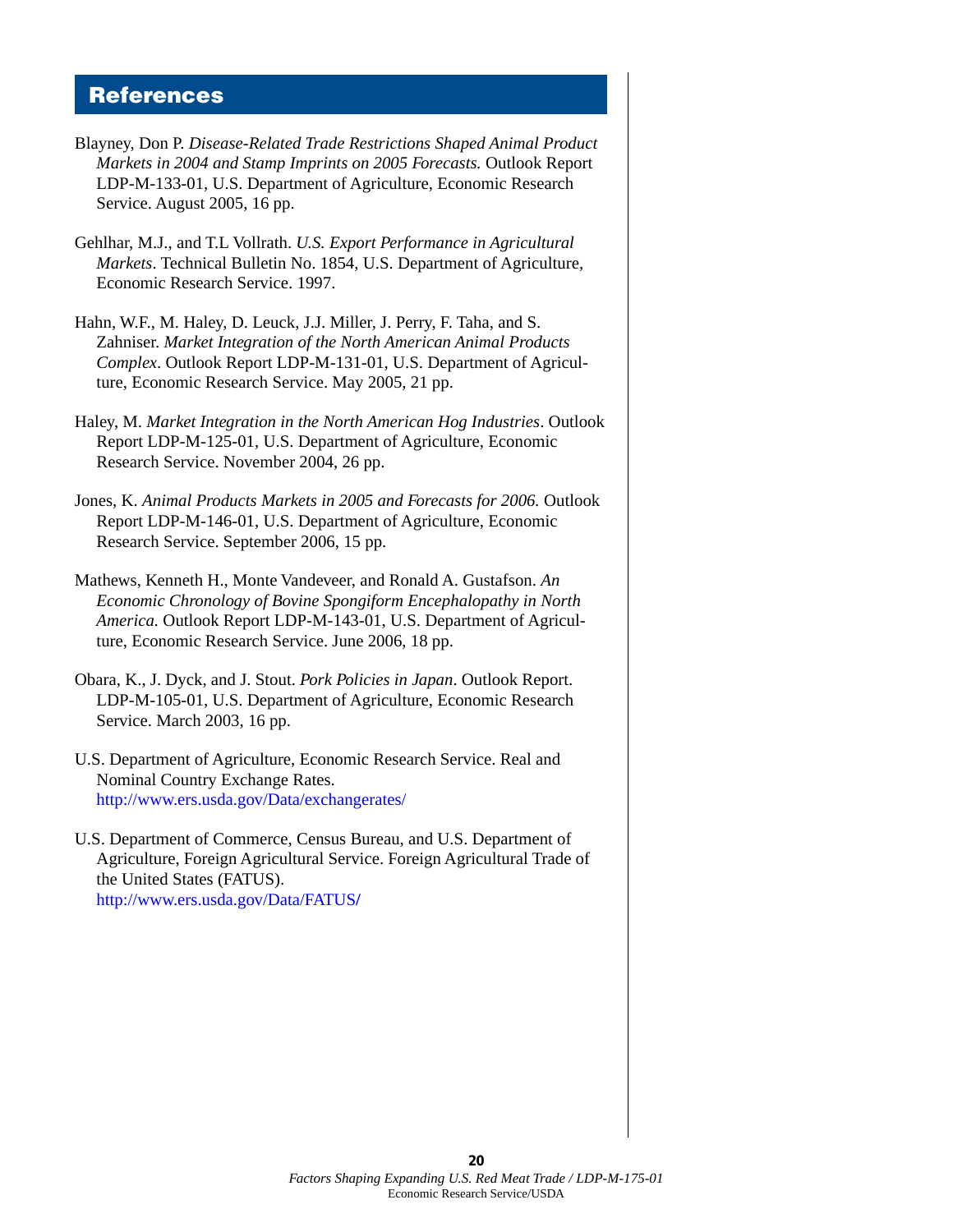# Appendix

Appendix table 1

### **Average value of U.S. beef trade, 2003-06**

| Export destinations (value = \$1,000) |         |                               |     |                          |                | Sources of imports (\$1,000) |            |
|---------------------------------------|---------|-------------------------------|-----|--------------------------|----------------|------------------------------|------------|
| Mexico                                | 577,452 | Colombia                      | 609 | Argentina                | 63             | Canada                       | 10,506,186 |
| South Korea                           | 374,882 | Australia                     | 606 | Republic of South Africa | 63             | Australia                    | 9,668,388  |
| Japan                                 | 309,032 | Macao (Macau)                 | 595 | Gabon                    | 63             | New Zealand                  | 5,777,649  |
| Canada                                | 260,758 | Lebanon                       | 576 | Tonga                    | 59             | Uruguay                      | 2,682,613  |
| Taiwan                                | 70,862  | France                        | 538 | Macedonia (Skopje)       | 55             | <b>Brazil</b>                | 2,096,117  |
| Hong Kong                             | 20,736  | Malaysia                      | 523 | Seychelles               | 52             | Argentina                    | 777,000    |
| <b>Bahamas</b>                        | 13,731  | Romania                       | 487 | Georgia                  | 49             | Mexico                       | 529,205    |
| Kuwait                                | 11,854  | <b>Equatorial Guinea</b>      | 456 | Cambodia                 | 46             | Nicaragua                    | 507,978    |
| Bermuda                               | 7,832   | El Salvador                   | 436 | Ivory Coast              | 44             | Costa Rica                   | 222,581    |
| Saudi Arabia                          | 6,457   | Poland                        | 422 | Guadeloupe               | 42             | Honduras                     | 19,224     |
| <b>United Arab Emirates</b>           | 6,246   | Greece                        | 412 | Namibia                  | 40             | Japan                        | 14,113     |
| Switzerland                           | 5,548   | Marshall Islands              | 406 | Tunisia                  | 39             | <b>Bhutan</b>                | 3,510      |
| Indonesia                             | 5,393   | <b>Brazil</b>                 | 393 | Martinique               | 39             | Croatia                      | 2,418      |
| Dominican Republic                    | 5,082   | Kazakhstan                    | 390 | Mozambique               | 36             | Italy                        | 2,339      |
| Philippines                           | 4,852   | Pakistan                      | 390 | Congo(Brazzville)        | 32             | Chile                        | 2,097      |
| Germany                               | 3,440   | Palau                         | 389 | Kyrgyzstan               | 29             | India                        | 1,497      |
| Egypt                                 | 2,900   | Latvia                        | 384 | Oman                     | 23             | Dominican Republic           | 851        |
| Jamaica                               | 2,859   | St. Kitts-Nevis               | 321 | Guinea                   | 23             | <b>Netherlands</b>           | 500        |
| Singapore                             | 2,853   | St. Vincent and the           |     | Slovenia                 | 22             | Switzerland                  | 314        |
| Vietnam                               | 2,737   | Grenadines                    | 291 | Anguilla                 | 21             | Austria                      | 288        |
| Guatemala                             | 2,590   | Peru                          | 270 | Tuvalu                   | 19             | Colombia                     | 158        |
| Russia                                | 2,444   | Nigeria                       | 263 | Israel                   | 18             | Sri Lanka                    | 158        |
| China                                 | 2,404   | Uruguay                       | 253 | Sierra Leone             | 17             | Russia                       | 80         |
| Netherlands                           | 2,401   | Bangladesh                    | 227 | Central African Republic | 16             | Ukraine                      | 72         |
| Svalbard and Jan                      |         | Luxembourg                    | 213 | Ghana                    | 16             |                              |            |
| Mayen Islands                         | 2,043   | Cuba                          | 209 | Iceland                  | 15             |                              |            |
| Cayman Islands                        | 1,933   | Chile                         | 190 | Slovakia                 | 14             |                              |            |
| Trinidad and Tabago                   | 1,789   | Micronesia, Federated         |     | Armenia                  | 14             |                              |            |
| <b>Barbados</b>                       | 1,696   | <b>States</b>                 | 186 | Cyprus                   | 13             |                              |            |
| United Kingdom                        | 1,317   | New Zealand                   | 177 | Kenya                    | 13             |                              |            |
| Costa Rica                            | 1,238   | Nicaragua                     | 164 | Sudan                    | 11             |                              |            |
| Thailand                              | 1,174   | Panama                        | 149 | Uzbekistan               | 10             |                              |            |
| Aruba                                 | 1,077   | Suriname                      | 144 | Guyana                   | 10             |                              |            |
| Vatican City                          | 1,065   | Malta and Gozo                | 138 | Ireland                  | 8              |                              |            |
| Italy                                 | 1,035   | Venezuela                     | 132 | Ukraine                  | $\overline{7}$ |                              |            |
| <b>Netherlands Antilles</b>           | 1,014   | Haiti                         | 126 | Ethiopia                 | 7              |                              |            |
| <b>Turks and Caicos</b>               |         | French Polynesia              | 125 | Guinea-Bissau            | 6              |                              |            |
| Islands                               | 885     | Afghanistan                   | 124 | Cameroon                 | 6              |                              |            |
| <b>Bahrain</b>                        | 855     | Senegal                       | 117 | Iraq                     | 6              |                              |            |
| Denmark                               | 831     | Grenada                       | 113 | <b>Bolivia</b>           | 5              |                              |            |
| Spain                                 | 811     | Portugal                      | 106 | Pitcairn Island          | 5              |                              |            |
| Qatar                                 | 803     | Dominica                      | 100 | Niger                    | 4              |                              |            |
| St. Lucia                             | 775     | Sweden                        | 99  | Togo                     | 4              |                              |            |
| Belgium                               | 753     | <b>Belize</b>                 | 87  | St Helena                | 3              |                              |            |
| Antigua & Barbuda                     | 737     | Albania                       | 85  |                          |                |                              |            |
| Honduras                              | 724     | Finland                       | 83  |                          |                |                              |            |
| Turkey                                | 706     | Yemen                         | 77  |                          |                |                              |            |
| Angola                                | 669     | Ecuador                       | 77  |                          |                |                              |            |
| <b>Bulgaria</b>                       | 664     | <b>British Virgin Islands</b> | 73  |                          |                |                              |            |
| Jordan                                | 610     | Norway                        | 71  |                          |                |                              |            |
|                                       |         |                               |     |                          |                |                              |            |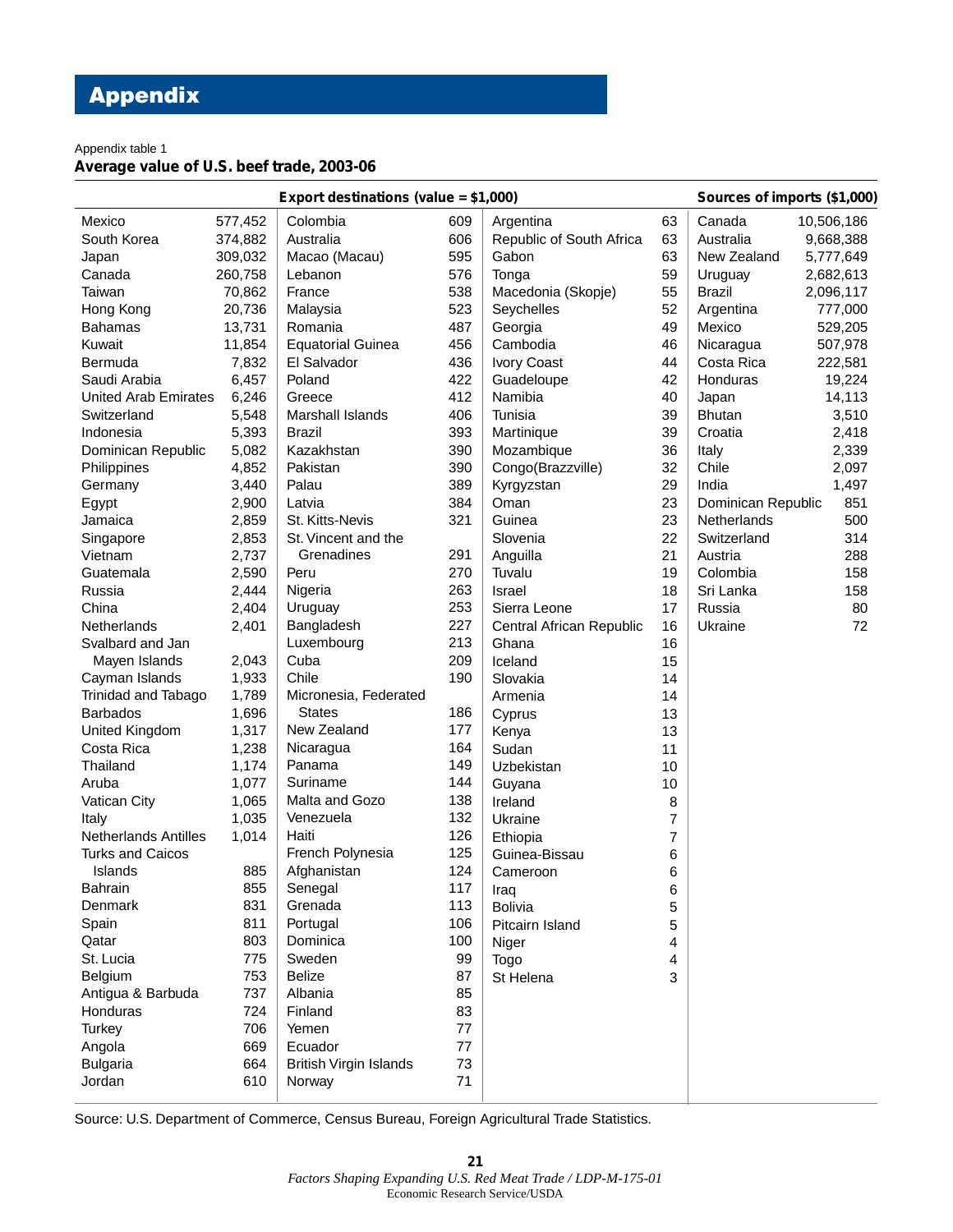#### Appendix table 2 **Average value of U.S. pork trade, 2003-06**

| Export destinations (value = \$1,000) |            |                          |     |                               |                | Sources of imports (\$1,000) |         |
|---------------------------------------|------------|--------------------------|-----|-------------------------------|----------------|------------------------------|---------|
| Japan                                 | 956,855    | <b>Belize</b>            | 387 | Georgia                       | 66             | Canada                       | 926,527 |
| Mexico                                | 344,024    | <b>Marshall Islands</b>  | 381 | Samoa                         | 65             | Denmark                      | 189,914 |
| Canada                                | 307,070    | Costa Rica               | 381 | Pakistan                      | 64             | Italy                        | 41,459  |
| South Korea                           | 117,755    | Nicaragua                | 331 | Armenia                       | 55             | Poland                       | 32,324  |
| Russia                                | 57,826     | St. Vincent and the      |     | Jamaica                       | 54             | Mexico                       | 13,955  |
| Taiwan                                | 34,610     | Grenadine                | 326 | Macao (Macau)                 | 51             | Netherlands                  | 11,696  |
| China                                 | 29,838     | Moldava                  | 298 | Kenya                         | 49             | Ireland                      | 11,104  |
| Australia                             | 29,002     | Denmark                  | 279 | <b>British Virgin Islands</b> | 48             | Spain                        | 7,091   |
| Romania                               | 20,160     | Israel                   | 277 | Sweden                        | 46             | United Kingdom               | 6,639   |
| Hong Kong                             | 16,751     | Republic of South        |     | Bangladesh                    | 44             | Germany                      | 5,090   |
| United Kingdom                        | 11,037     | Africa                   | 272 | Suriname                      | 43             | Finland                      | 4,735   |
| Honduras                              | 9,987      | Nigeria                  | 251 | New Caledonia                 | 41             | Hungary                      | 2,800   |
| Guatemala                             | 8,551      | Micronesia, Federated    |     | Guyana                        | 39             | <b>Belgium</b>               | 2,562   |
| Cuba                                  | 7,648      | <b>States</b>            | 247 | Saudi Arabia                  | 38             | Sweden                       | 1,814   |
| New Zealand                           | 7,365      | St. Lucia                | 237 | Serbia and Montenegro         | 37             | Chile                        | 1,235   |
| <b>Bahamas</b>                        | 6,952      | Greece                   | 225 | Uzbekistan                    | 33             | France                       | 565     |
| Philippines                           | 5,219      | Grenada                  | 224 | Argentina                     | 31             | Iceland                      | 161     |
| Germany                               | 4,269      | Portugal                 | 223 | Qatar                         | 30             | Australia                    | 48      |
| Colombia                              | 3,830      | Palau                    | 212 | Montserrat                    | 29             | China                        | 42      |
| Netherlands                           | 3,782      | <b>Turks and Caicos</b>  |     | Morocco                       | 28             | <b>Brazil</b>                | 36      |
| Dominican Republic                    | 3,438      | Islands                  | 208 | France                        | 28             | Iran                         | 30      |
| Trinadad and Tabago                   | 3,068      | <b>Barbados</b>          | 201 | Algeria                       | 27             | New Zealand                  | 28      |
| Panama                                | 2,461      | Cyprus                   | 192 | Kyrgyzstan                    | 26             | Lithuania                    | 21      |
| Singapore                             | 2,431      | Antigua & Barbuda        | 187 | Finland                       | 26             | Uruguay                      | 17      |
| El Salvador                           | 2,032      | Spain                    | 187 | Sierra Leone                  | 26             | Russia                       | 16      |
| Poland                                | 1,583      | Turkey                   | 176 | Niger                         | 26             | Ukraine                      | $\,6\,$ |
| Netherlands Antilles                  | 1,370      | Malaysia                 | 170 | Tonga                         | 25             | <b>Bolivia</b>               | 3       |
| <b>Bulgaria</b>                       | 1,341      | Azerbaijan               | 156 | Albania                       | 24             |                              |         |
| Kuwait                                | 1,313      | Venezuela                | 147 | Norway                        | 20             |                              |         |
|                                       | 1,268      | Greenland                | 131 | Namibia                       | 20             |                              |         |
| Cayman Islands                        | 1,223      | Estonia                  | 129 | <b>Brazil</b>                 | 18             |                              |         |
| <b>Belgium</b>                        | 1,019      | St. Kitts-Nevis          | 129 | India                         | 15             |                              |         |
| French Polynesia                      |            | Lebanon                  | 125 |                               | 12             |                              |         |
| Italy                                 | 960        | <b>Bahrain</b>           | 108 | Central African Republic      |                |                              |         |
| Ecuador                               | 784<br>691 | Vietnam                  | 103 | Malta and Gozo                | 11<br>10       |                              |         |
| <b>United Arab Emirates</b>           |            | Thailand                 | 96  | Anguilla                      |                |                              |         |
| Aruba                                 | 607        | Switzerland              | 93  | Fiji                          | $\overline{7}$ |                              |         |
| Jordan                                | 499        | <b>Equatorial Guinea</b> | 93  | Liberia                       | $\overline{7}$ |                              |         |
| Chile                                 | 493        | Oman                     | 91  | Afghanistan                   | 6              |                              |         |
| Bermuda                               | 470        |                          | 87  | Slovenia                      | 6              |                              |         |
| Macedonia (Skopje)                    | 463        | Uruguay<br>Dominica      | 78  | Ghana                         | 6              |                              |         |
| Haiti                                 | 449        | Latvia                   | 72  | Mongolia                      | 4              |                              |         |
| Indonesia                             | 401        |                          |     | Monaco                        | 4              |                              |         |
| Angola                                | 395        | Peru                     | 72  | Guadeloupe                    | 3              |                              |         |
| Lithuania                             | 389        | Bolivia                  | 68  |                               |                |                              |         |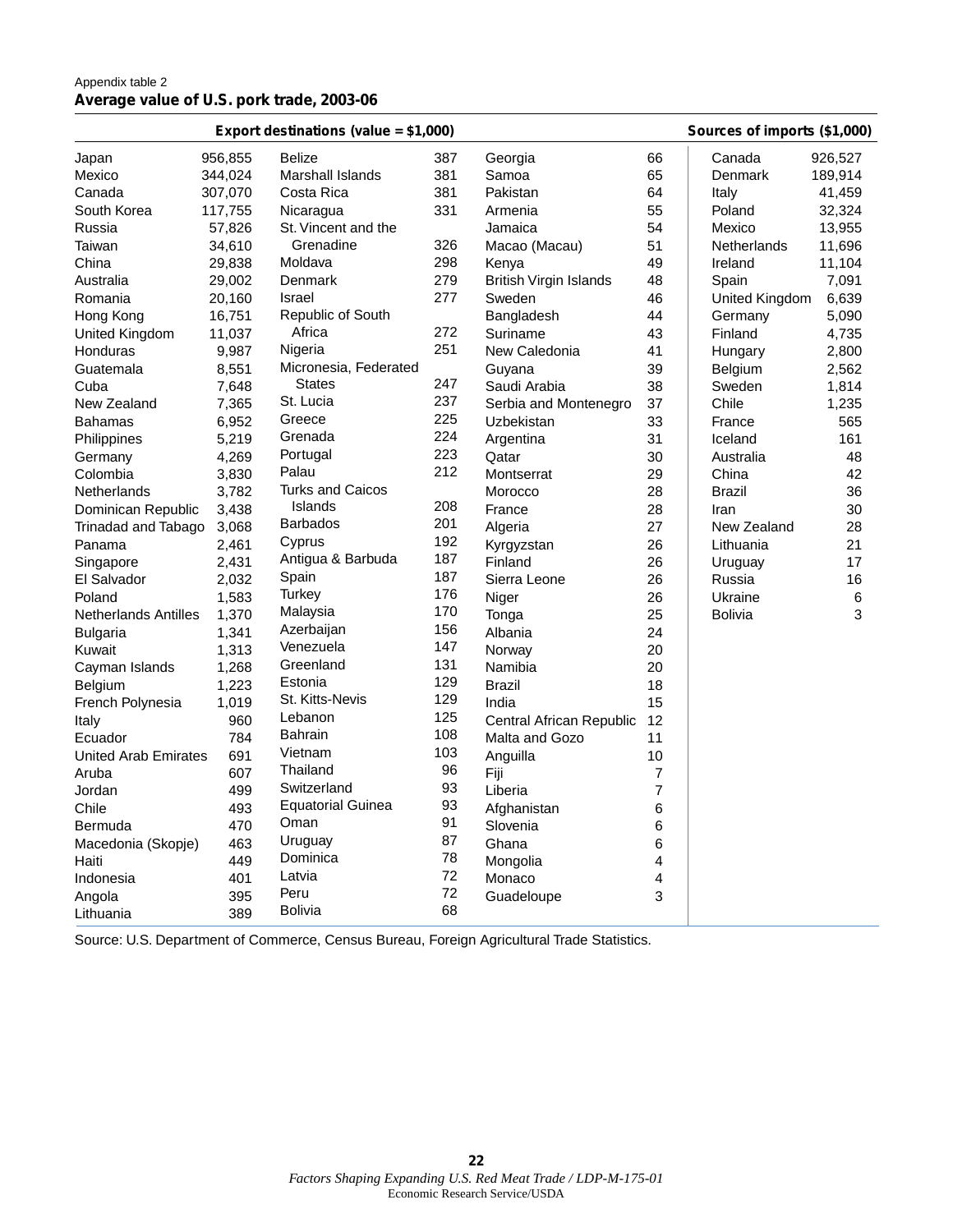| Appendix table 3                                     |  |  |
|------------------------------------------------------|--|--|
| Average value of U.S. lamb and mutton trade, 2003-06 |  |  |

| Export destinations (value = \$1,000) |       |                             |                | Sources of imports (\$1,000) |
|---------------------------------------|-------|-----------------------------|----------------|------------------------------|
| Mexico                                | 5,807 | Hong Kong                   | 25             | Australia<br>279,572         |
| Bermuda                               | 1,681 | Slovakia                    | 24             | New Zealand<br>154,962       |
| Canada                                | 1,517 | France                      | 24             | Iceland<br>773               |
| <b>Bahamas</b>                        | 921   | Costa Rica                  | 23             | 164<br>Canada                |
| Russia                                | 416   | New Zealand                 | 21             | Dominican Republic<br>115    |
| Germany                               | 341   | <b>Netherlands Antilles</b> | 19             | 84<br>Mexico                 |
| Japan                                 | 248   | <b>Bahrain</b>              | 19             | Chile<br>80                  |
| Australia                             | 193   | <b>Umited Arab Emirates</b> | 17             | 47<br>Russia                 |
| Jamaica                               | 150   | Nicaragua                   | 17             | Vietnam<br>3                 |
| Spain                                 | 141   | Panama                      | 16             |                              |
| Italy                                 | 118   | <b>Belize</b>               | 15             |                              |
| Dominican Republic                    | 95    | Vietnam                     | 15             |                              |
| Cayman Islands                        | 93    | Taiwan                      | 13             |                              |
| Angola                                | 87    | Sweden                      | 13             |                              |
| Ukraine                               | 81    | El Salvador                 | 12             |                              |
| Greece                                | 81    | Norway                      | 12             |                              |
| <b>Barbados</b>                       | 69    | Guadeloupe                  | 12             |                              |
| Denmark                               | 69    | Uruguay                     | 10             |                              |
| Aruba                                 | 69    | Saudi Arabia                | 10             |                              |
| St. Lucia                             | 60    | Anguilla                    | 9              |                              |
| <b>Turks and Caicos Islands</b>       | 59    | Suriname                    | 9              |                              |
| <b>Netherlands</b>                    | 51    | Grenada                     | 9              |                              |
| Honduras                              | 51    | Portugal                    | 7              |                              |
| Trinadad and Tobago                   | 50    | Haiti                       | $\overline{7}$ |                              |
| South Korea                           | 41    | Iceland                     | 7              |                              |
| United Kingdom                        | 41    | Peru                        | 6              |                              |
| Kuwait                                | 41    | Chile                       | 6              |                              |
| Antigua & Barbuda                     | 37    | Ireland                     | 4              |                              |
| St. Vincent and the Grenadines        | 35    | Qatar                       | 4              |                              |
| Finland                               | 35    | Guyana                      | 4              |                              |
| Ecuador                               | 35    | Malaysia                    | 4              |                              |
| St. Kitts-Nevis                       | 34    | Dominica                    | 3              |                              |
| Guatemala                             | 34    | Argentina                   | 3              |                              |
| <b>Equatorial Guinea</b>              | 29    | Republic of South Africa    | 3              |                              |
| <b>British Virgin Islands</b>         | 28    | Jordan                      | 3              |                              |
| Singapore                             | 27    |                             |                |                              |